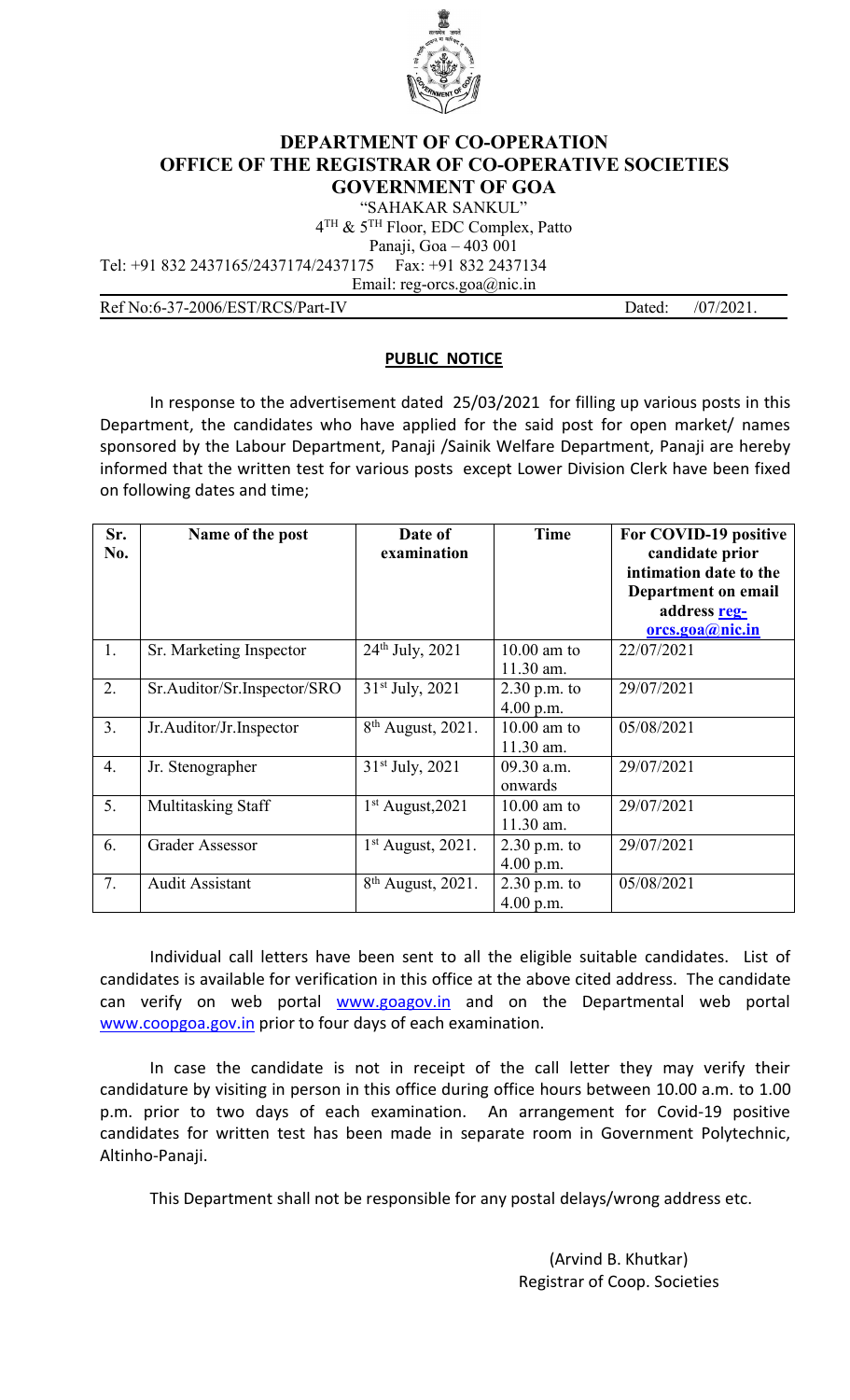|          | <b>List of Sr. Marketing Inspector,</b>              |
|----------|------------------------------------------------------|
|          | Govt. Polytechnic Panaji, Altinho Panaji - Goa.      |
|          | on 24/07/2021 at 10.00 a.m. to 11.30 a.m.            |
|          |                                                      |
| Roll No. | Name and Address                                     |
| 001      | Atieyath A.K. Sangolli,                              |
|          | 214, Neogi Nagar Band Mala, Panaji-Goa.              |
| 002      | Miss. Rashida Suryakant Naik,                        |
|          | Anna Apartment, Althinho Road, 1 <sup>st</sup> floor |
|          | Stinez, Panaji-Goa, H.No.143/4.                      |
| 003      | Ishan Narendra Prabhu,                               |
|          | H.No.214/10, Sateri Nagar, Verla Goa.                |
| 004      | Brian Fernandes,                                     |
|          | H.No.M/138, Chinchwada, Chimbel,                     |
|          | Ribandar-Goa.                                        |
| 005      | Pankaj Prakash Prabhudessai,                         |
|          | H.No.2661, Ghotmarod Kakoda                          |
|          | Curchorem-Goa.                                       |
| 006      | Gouri Pratik Sawant,                                 |
|          | H.No.4, Friends Colony, Khadpaband                   |
|          | Ponda-Goa.                                           |
| 007      | Richa Ramesh Desai,                                  |
|          | H.No.E/121.Porbhavaddo, Calangute                    |
|          | Bardez Goa.                                          |
| 008      | Roswald Anthony Monterio,                            |
|          | H.No-23/134/7, G.P. Monterio bldg. St.               |
|          | Inez. North Goa Panaji-403001.                       |
| 009      | Godwin Ryan Monterio                                 |
|          | Old 35-4, New-23/134/7, G.P. Monterio                |
|          | Bldg. Opp fire Service St. Inez, Panaji-             |
|          | Goa, 403001.                                         |
| 010      | Vishnu Alias Supraj Sarwanand Mapari,                |
|          | H.No.18, khutiwada, Sanguem Goa.                     |
| 011      | Daksha Vinayak Bhaje,                                |
|          | H.No.11/86, Kamat Palm Grove, Cardoz                 |
|          | Waddo, Taleigao-Goa.403002.                          |
| 012      | Nandita Narayan Porob.                               |
|          | H.No.155/T/2, Dangui Colony Mapusa Goa.              |
| 013      | Sadashiv Sayandev Nene,                              |
|          | H.No. 69, Sonal Valpoi Sattari-Goa.                  |
| 014      | Pallavi Dinesh Palienkar,                            |
|          | H.No.33/2. Barros wado, Sangolda-Bardez              |
|          | Goa.                                                 |
| 015      | Lochan Premakant Adconkar,                           |
|          | H.No.331, Naik wada, Adcolna Banastari-              |
|          | Goa, 403107.                                         |
| 016      | Ankita Laxmikant Halarnkar,                          |
|          | H.No.103, Deul Wada, Volvoi Ponda - Goa.             |
| 017      | Pratap Malu Velip,                                   |
|          | H.No.129, Padi Barcem Quepem Goa.                    |
| 018      | Omkar Rajendra Naik Raikar,                          |
|          | H.No.98, Talapwada, Kumbharjua Tiswadi-              |
|          | Goa, 403107.                                         |
|          |                                                      |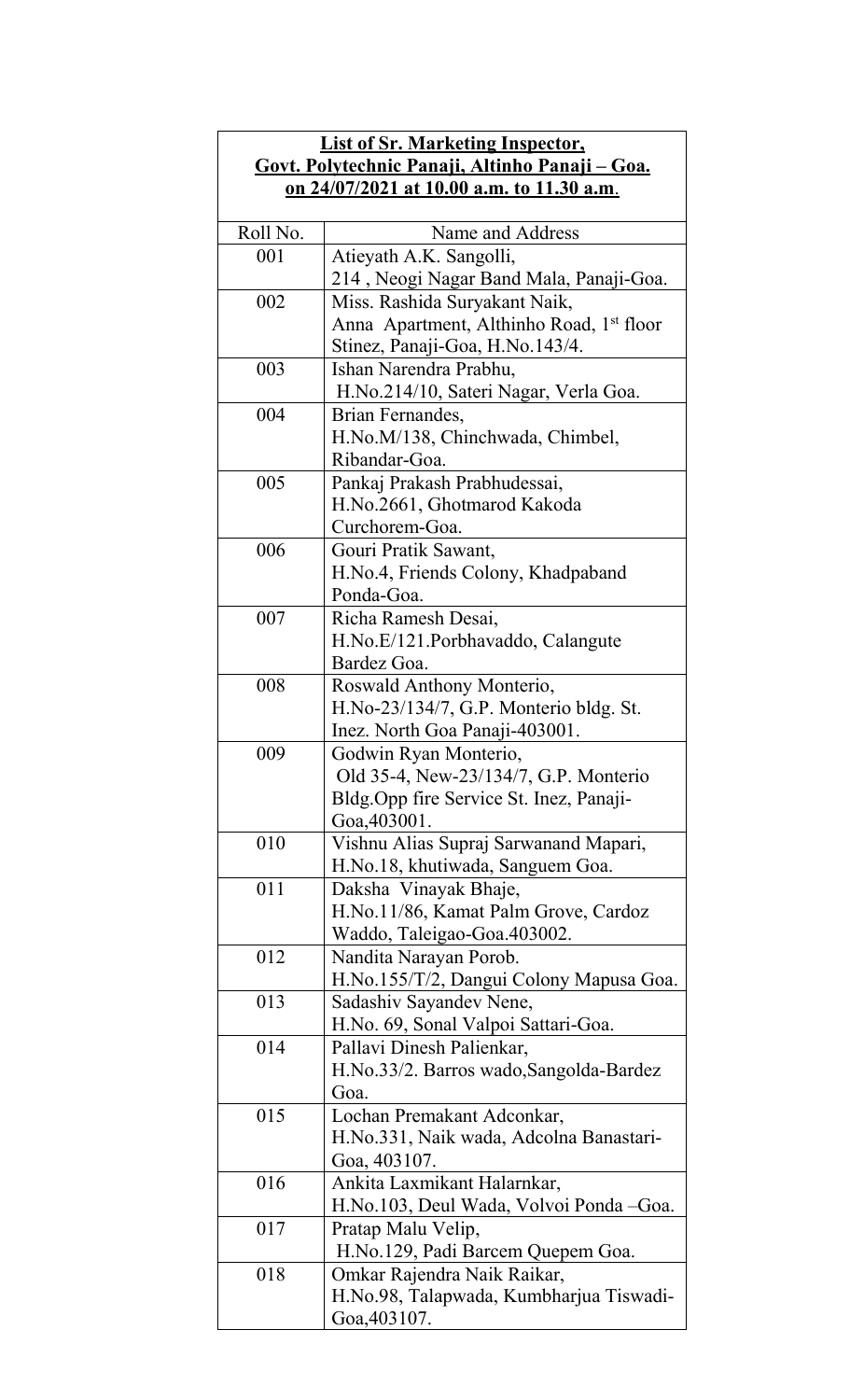| 019 | Gaurav Vilas Naik,                                                   |
|-----|----------------------------------------------------------------------|
|     | H.No.160/4, Durgawadi Taleigao.                                      |
| 020 | Ashish Dhavlikar,                                                    |
|     | H.No.116, Madhala Wada, Dhavli Ponda-                                |
|     | Goa.                                                                 |
| 021 | Shashikant Sawant,                                                   |
|     | H.No.105, Varcha Wada, Sarvan Bicholim-                              |
|     | Goa.                                                                 |
| 022 | Swapna Balkrishna Naik,                                              |
|     | H.No.2/4, Koniwada, Colvale Bardez -                                 |
|     | Goa. 403513.                                                         |
| 023 | Mrs. Deepa Chandan Naik Shirodkar,                                   |
|     | H.No.334, Bhatiwada, Nerul Bardez-Goa.                               |
| 024 | Prayag Prabhakar Jalmi,                                              |
|     | H.No.238/A, Ganesh Nagar Khandola,                                   |
|     | Marcela, Ponda Goa.                                                  |
| 025 | Prajwita Bomdo Kesarkar,                                             |
|     | Massordem Valpoi Sattari Goa. H.No.259.                              |
| 026 | Rahul Ramdas Naik,                                                   |
|     | H.No.51, Vathadev Sarvan Bicholim                                    |
|     | Goa.403504.                                                          |
| 027 | Mrs. Manisha Bhupesh Faldesai,                                       |
|     | A-5, Goa Housing Board, Ambaji Opposite                              |
|     | Presentation Convent High School &                                   |
|     | Higher Secondary Fatorda, Margao-                                    |
|     | Goa, 403602.                                                         |
| 028 | Shivam Yeshwant Shegde,                                              |
|     | H.No.208, Ganganagar Khorlim Mapusa-                                 |
|     | Goa.                                                                 |
| 029 | Radha Rohit Shirsat,                                                 |
|     | H.No.3/111/N, "Umakashi", Govind Nagar,                              |
|     | Karaswada, Mapusa, Bardez-Goa, 403526.                               |
| 030 | Tejas Devendra Sawant,                                               |
|     | H.No.621/Z-1, Shripad Shri Vallbh Housing                            |
|     | Society Comorshet, Curtorim Salcete-                                 |
|     | Goa.403709.                                                          |
| 031 | Priyanka Ganesh Gawas,                                               |
|     | H.No.443. Mathwada, Querim Sattari-Goa.                              |
| 032 | Pornima Laxman Velip,                                                |
|     | H.No.460/1, Ghanem Cola Canacona South                               |
|     | Goa.                                                                 |
| 033 | Ashwarya Naik Gaonkar,                                               |
|     | H.No.181, Bhagatwada Canacona                                        |
|     | Goa.403702.                                                          |
| 034 | Divvesh Devanand Sawant,                                             |
|     |                                                                      |
|     | H.No.38, Temwada Sarvan Bicholim                                     |
| 035 | Goa, 403529.<br>H.No.                                                |
|     | Bharadwaj Vidhyadhar Sawant,                                         |
|     | 778/2, Opposite Porvorim Medical stores<br>Alto Porvorim Bardez Goa. |
|     |                                                                      |
| 036 | Vipra Vishwas Rane,                                                  |
|     | H.No.712/A, Deulmal Sancordem                                        |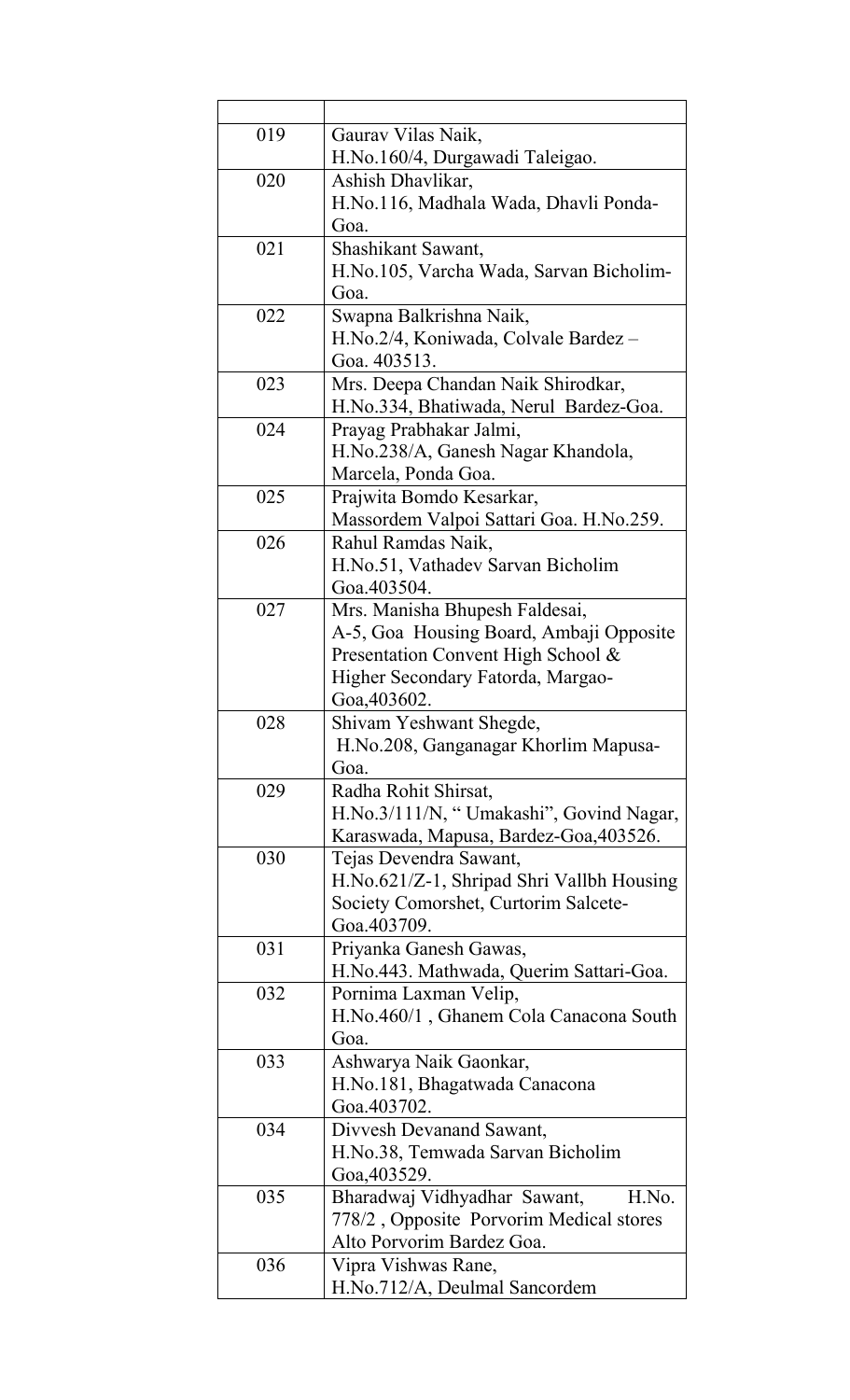|          | Dharbandora Goa.                          |
|----------|-------------------------------------------|
| 037      | Jatin Rajan Mahale,                       |
|          | H.No.93, Tem wada, Ugavem Pernem-         |
|          | Goa, 403512                               |
| 038      | Vaibhav Anant kharangate,                 |
|          | H. No. 142, Kashinath Kunj, Aquem         |
|          | Margao-Goa.403601.                        |
| 039      | Subhash Vishnu Gawas,                     |
|          | H.No.213, Ramnagar , Betim, Bardez-goa    |
| 040      | Samiya Chandrashekar Salkar,              |
|          | H.No. 709, Ardhawada, Mayem Bicholim-     |
|          | Goa.                                      |
| 041      | Sandeep Kashinath Sawant,                 |
|          | H.No. 2, Kopardem Valpoi, Sattari - Goa   |
| 042      | Miss. Mayura Bhalchandra Bhave,           |
|          | c/o, Shri Mahaganapati Mandir, Bimbal,    |
|          | Sattari - Goa.                            |
| 043      | Mrs. Gavin Fernando D'Silva,              |
|          | H.No. 1097, Villa Lionel" Volvonem, Tivim |
|          | Bardez-Goa, 403502                        |
| 044      | Pinky Premanand Kalangutkar,              |
|          | H.No. 688, Firangembhat Nerul, Bardez-    |
|          | Goa. 403114.                              |
| 045      | Sagun Sagar. Naik,                        |
|          | H.No. 9/1, Vancio wado, Guirem Near       |
|          | Bank of Baroda, Guirim, Mapusa Bardez     |
|          | North-Goa 403507.                         |
| 046      |                                           |
|          | Sameer Dattaram Gawas,                    |
|          | H.No.558/4, Rane wada Parye, Sattari-Goa. |
| 047      | Poonam Rajaram .Mahale                    |
|          | H.No.178/80, Narayan Nagar, Honda Sattari |
|          | $-Goa. 403505.$                           |
| 048      | Aparna Dilip. Dhond                       |
|          | D-3, Kapila, Hsg-Scty Khadpabandh Ponda   |
|          | $-Goa$ .                                  |
| 049      | Mrs. Apurva Indrajit Gawas                |
|          | H.No. 797, Gauliwada, Fatorda Margao-     |
|          | Goa, 403601.                              |
| 050      | Kashinath Anand Kanekar.                  |
|          | H.No.19, Colony No II, Curdi, Vaddem      |
|          | Sanguem-Goa 403704.                       |
| 051      | Mr. Damodar Arvind Pokle                  |
|          | H, No. 140, Near Maruti Temple Valpoi     |
|          | Sattari-Goa.                              |
| 052      | Kundaikar Ruhi Ratnakar                   |
|          | 357/1, Near Navdurga Temple Dasolwada     |
|          | Kundaim-Goa.                              |
| $0 - 53$ | Naik Gaurish Gajanan                      |
|          | H.No.1056, PratapNagar Harvale,           |
|          | Sankhali-Goa.                             |
| 054      | Weisberg Oscar Gracias,                   |
|          | H.No. 3/A, Aquem, Baixo Navelim Salcete   |
|          | -Goa.                                     |
|          |                                           |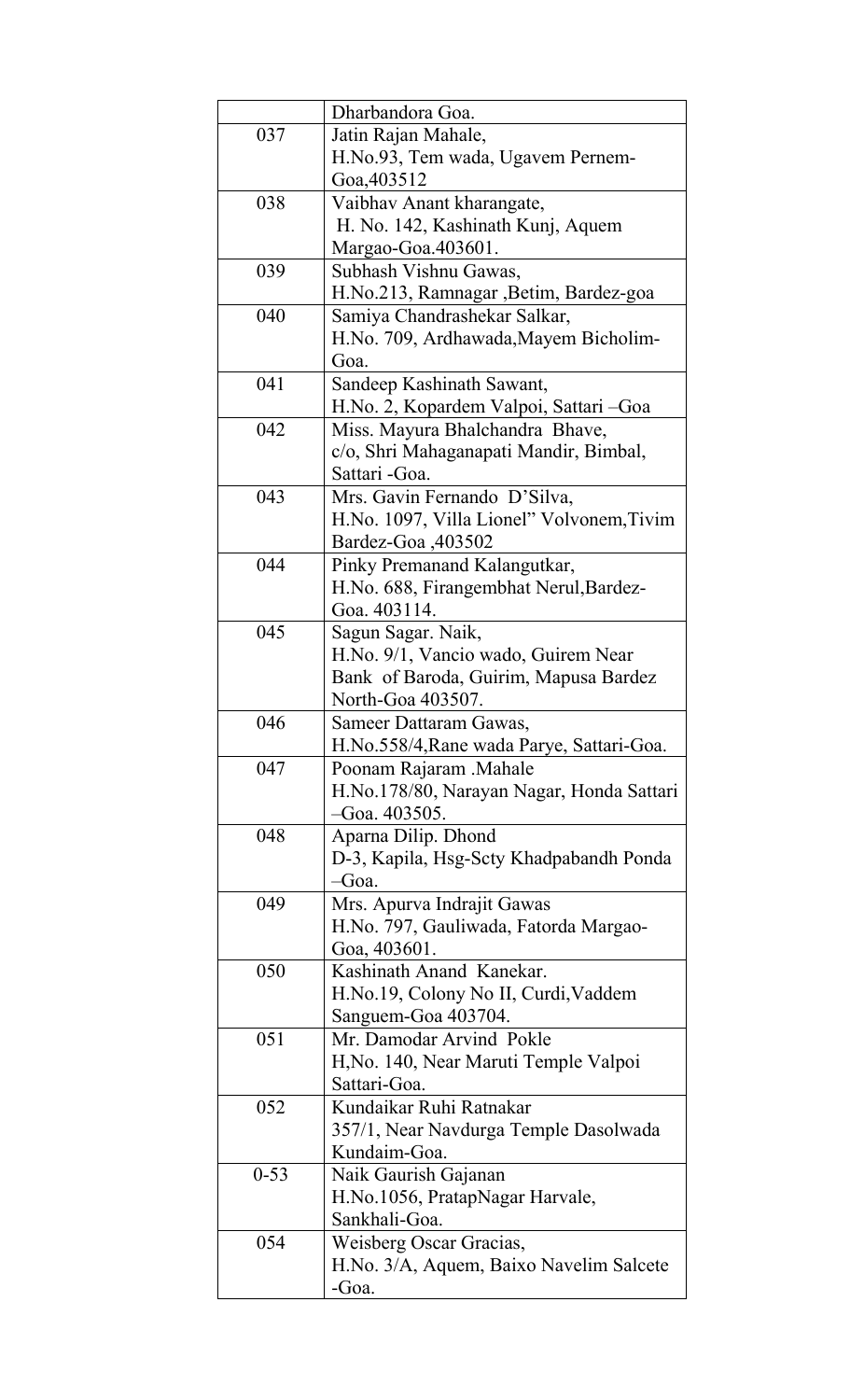| Ms. Cynthia Parvin N.Dessai,<br>055<br>H.No. 282, Moll, Fatorpa –Goa, 403703                   |
|------------------------------------------------------------------------------------------------|
| 056<br>Morgaonkar Viraj Rajan<br>H.No.86, Pequeno, Ponxem, Madel Tivim-<br>403502.             |
| 057<br>Ashish Ganesh Faldessai,<br>305, Deulwada, Balli Cuncolim-Goa.                          |
| 058<br>Antapur Savita Holabasappa<br>H.No. 128, Near Shafi Masjid Katem Baina<br>-Vasco.       |
| 059<br>Rajesh Ramesh Gawas,<br>H.No.92, New Colony Morlem (Anjunem)<br>Sattari-Goa, 403505.    |
| 060<br>Prajyot Chandrakant Khandeparkar,<br>H.No. 779, Gaunsbhat Carambolim<br>Tiswadi- Goa.   |
| 061<br>Akshar Arugnd Dharwadkar,<br>H.No. 1070, Tonca, Jua, Tiswadi-Goa                        |
| Deepali Suresh Porob,<br>062<br>H.No. 148/5, 2 <sup>nd</sup> Ward Colva South -Goa             |
| Yogesh Damodar Gawas,<br>063<br>H.No. 65, Gawas wada, Ibrampur Pernem-<br>Goa.                 |
| 064<br>Gauns Dessai Gaurav Shankar,<br>H.No.308/2, Vayamol Xeldem Quepem-<br>Goa.403705        |
| Shaik Taj Shaik Iqbal<br>065<br>H.No256, Temb wada Keri Querim, Sattari-<br>Goa                |
| Samrudhi Umakant Salkar,<br>066<br>Verem Reis Magos, Bardez-Goa.                               |
| Saloni Digamber Dessai,<br>067<br>H.No. 54, Gaowada Shelvona Curchorem-<br>Goa.                |
| Meghana Sandip Kesarkar,<br>068<br>H.No-115, Parabwada, Casarvornem Pedne-<br>Goa.             |
| Mr. Rohidas Ganesh Gaonkar,<br>069<br>H.No.36, Kajuwada Morpilla Via<br>Concolim-Goa.          |
| Kritesh Krishna Naik,<br>070<br>H.No. 244, Gaonkarwado, Tuem Pernem-<br>Goa.                   |
| 071<br>Parab Prajakta Prabhakar,<br>H.No.182/1, Alorna Pernem-Goa                              |
| Shreyash Shekhar Kavlekar,<br>072<br>H.No.43/09, Near Poornima Hotel,<br>Anasbhat Mapusa - Goa |
| Gauresh Gangaram Parsekar,<br>073<br>H.No.120/1, Varchawada Harmal Pernem-<br>Goa.             |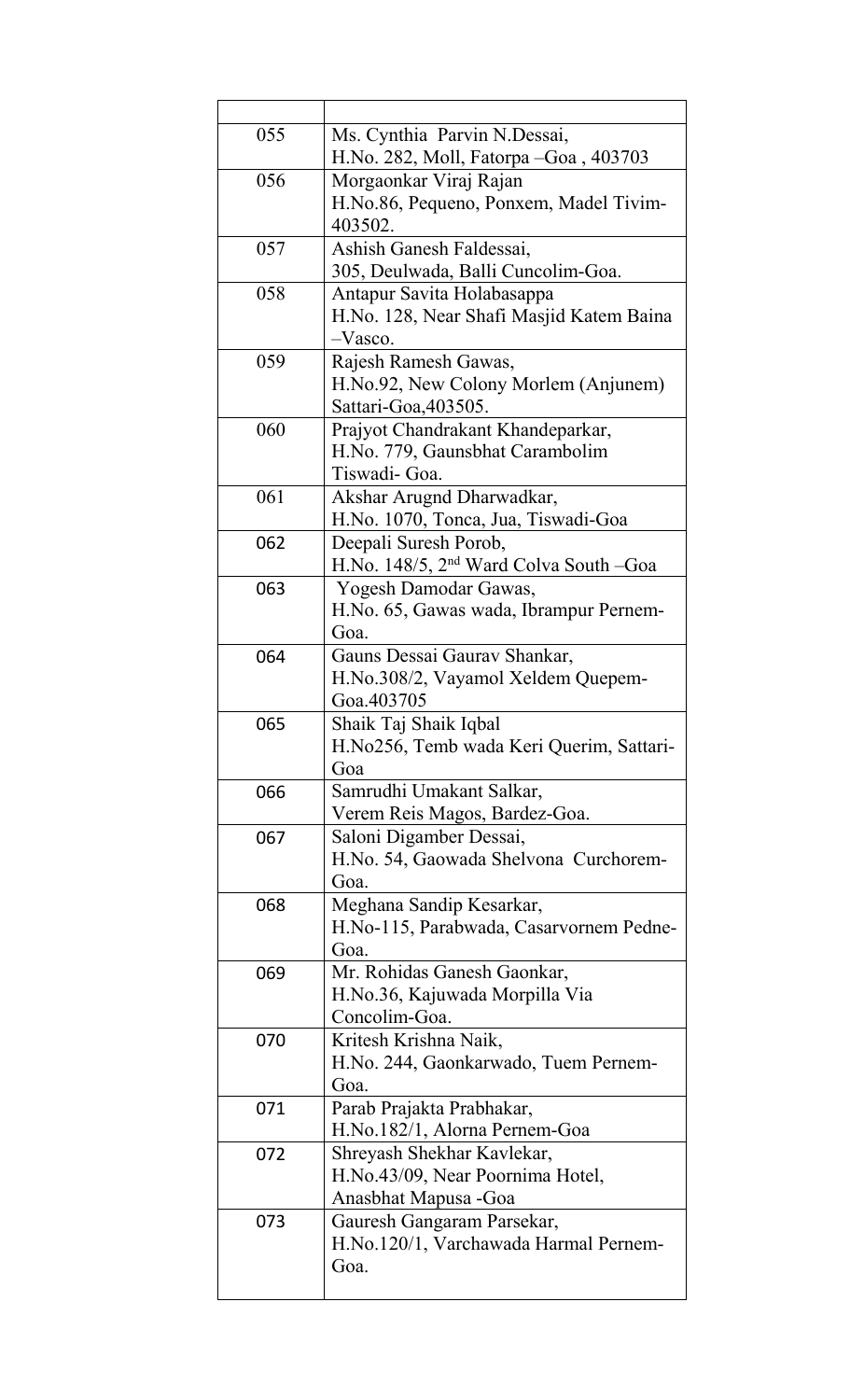| 074 | Kabita Mahanti,<br>H.No.1357, Sirsat, Chorao, Tiswadi North                                   |
|-----|-----------------------------------------------------------------------------------------------|
| 075 | Goa.403102.<br>Mrinal Shiddesh Vaigankar,<br>H.No.690, Near St. Augustine Church,             |
|     | Opposite Sainath Cafe Santa Cruz Panjim-<br>Goa.                                              |
| 076 | Anagh Uday Kudalkar,<br>H.No.665, Shrikrupa, Shirodwadi, Mulgao,<br>Bicholim- Goa.            |
| 077 | Ashweeta Laximan Gaonkar,<br>G-007, Adwalpalkar Residency,<br>Shankarwadi Taleigao-Goa.       |
| 078 | Sudha Gauresh Parsekar,<br>H.No.120/1, Varchawada Harmal Pernem-<br>Goa.                      |
| 079 | Saish Suresh Gawas,<br>H.No.2086, Housing Board Sanquleim -<br>Goa.                           |
| 080 | Digvijay Pradeep Malik,<br>H.No.562/5, Gaonkar Wada, Cudnem,<br>Sanquelim.                    |
| 081 | Ram Nageshkar,<br>H.No.130, Near Gomantak Bhavan, st. Inez<br>Panaji-Goa.                     |
| 082 | Brifen Fernandes, 9028474288                                                                  |
| 083 | Sarvesh R. Deikar,<br>H.No.16, Old Vadem, Sanguem-<br>Goa, 403704.                            |
| 084 | Deepesh Dilip Faldessai,<br>H.No.32/1, Adnem Balli Quepem South-<br>Goa, 403703               |
| 085 | Arya Ramesh Kavlekar,<br>"Sai-Raj" Plot No.B/57, Ganehspuri,<br>Mapusa.                       |
| 086 | Mayuri Nagesh Ozarkar,<br>F-104, Diwarkar Residency Near Baban<br>Hospital, Baina, Vasco-Goa. |
| 087 | Shranesh Shankar Gaonkar,<br>H.No.145/3, Gaonkarwada, Khandola-<br>Marcela Goa.               |
| 088 | Mrs. Prital V. Shetye,<br>H.No.793/A, Pethechawada, Korgao<br>Pernem-Goa.                     |
| 089 | Apoorva Vithu Morajkar,<br>A-5, S-3. Caculo enclave Building St. Inez,<br>Panaji-Goa, 403001. |
| 090 | Vallabh Harichandra Parwar,<br>H.No.84, Vagurme, Ponda-Goa.                                   |
| 091 | Pearl Baicette Pereira,<br>h. No. 302/3, Lima Vaddo, Tivim Bardez-<br>Goa, 403502.            |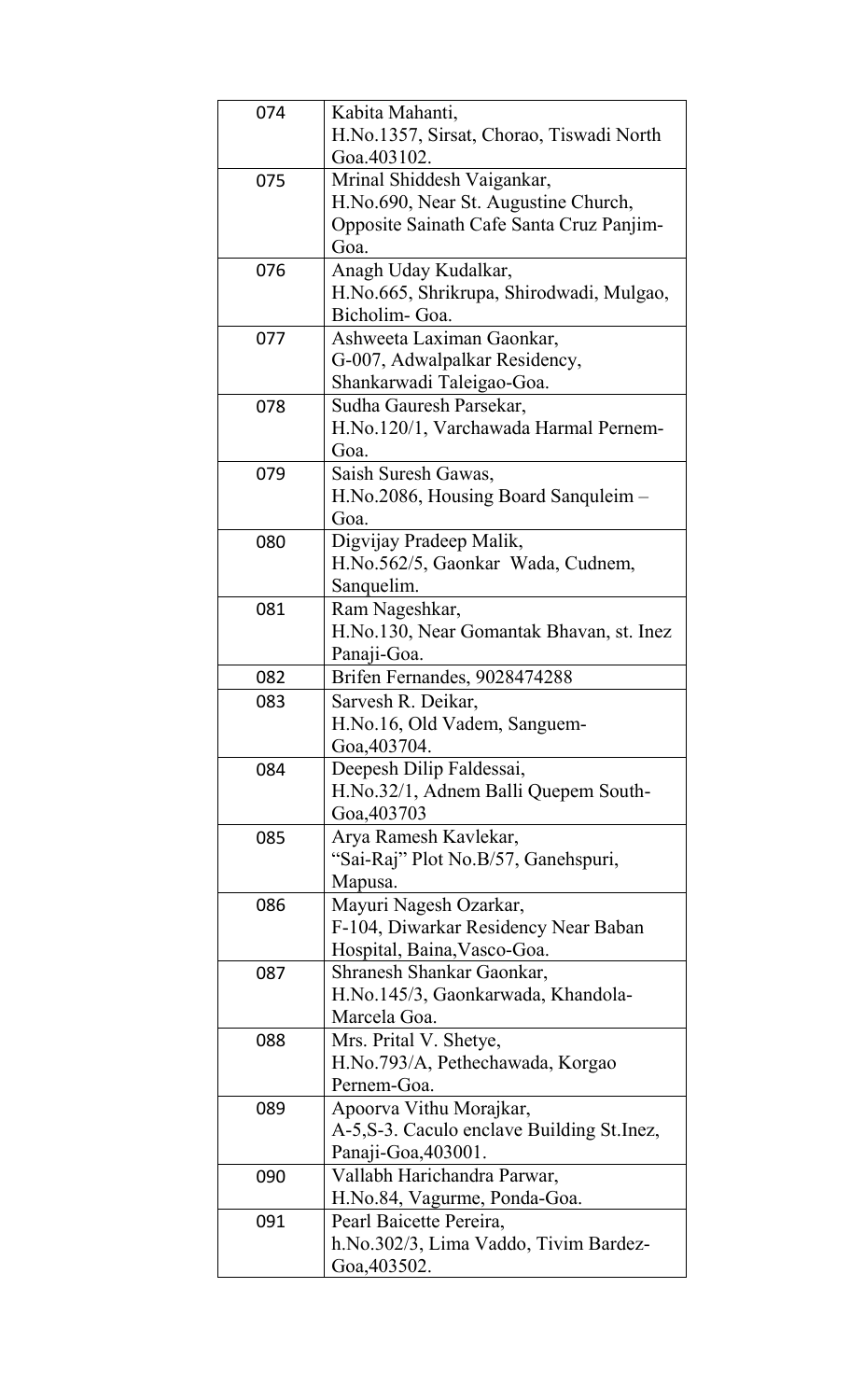| 092 | Meghana Gurudas Lanjekar,                                       |
|-----|-----------------------------------------------------------------|
|     | H.No.188/14, Khorlim Bardez-Goa.                                |
| 093 | Vishnudas Pandhari Shet,<br>H.No.465/1, Malla-wada, Kumbharjua, |
|     | Tiswadi-Goa, 403107.                                            |
| 094 | Prajakta Laxman Betkikar,                                       |
|     | H.No.19, Kankirem Sattari-Goa, 403506.                          |
| 095 | Viraj. Rama.Parab                                               |
|     | Adarsh Nagar Banawalwada, Pernem - Goa                          |
| 096 | Viraj. Chandrakant. Gaonkar                                     |
|     | H.No. 02/203 F, Nearest pwd Watertank,                          |
|     | Vaddem, Vasco-Goa.                                              |
| 097 | Sampan. Sail                                                    |
|     | H.No. 1149, Ghotmarod, kalumuddi,                               |
|     | Curchorem-Goa.                                                  |
| 098 | Ms. Lovella. Fernandes                                          |
|     | H.No. 2/416, Veroda, Concolim-Goa.                              |
| 099 | Santano Blaz. Fernandes                                         |
|     | h. No. 17/3, ordhafond, Bhatpal, Shreshthl,                     |
|     | Canacona - Goa 403702                                           |
| 100 | Reena Vishal . Kattishetti                                      |
|     | H.No. 222, Behind, Cine                                         |
|     | Prashant, Curchorem - Goa 403706                                |
| 101 | Mandar Mahadev. Naik                                            |
|     | H.No. 52, A/2, Near Govt Primary School                         |
|     | xelpem, Dhulem Mapusa-Goa                                       |
| 102 | Gangram Rohidas . Sawant                                        |
|     | H.No. 152/9, nr. Rajiv Gandhi Kalamandir,                       |
|     | Durgabhat, Ponda - Goa 403401                                   |
| 103 | Durgesh Fondu . Gaonkar                                         |
|     | H.No. 295, Gokuldem, Padi, Quepem-Goa                           |
|     | 403703                                                          |
| 104 | Aarti Palni,                                                    |
|     | H.No.692 ST Agostinho Waddo Santa Cruz,                         |
|     | Tiswadi North - Goa.                                            |
| 105 | Aarti Raviraj Gauns,                                            |
|     | H.No.28 Durigwada Navelim, Bicholim                             |
|     | North -Goa.                                                     |
| 106 | Adam Salim Khan,                                                |
|     | H.No.192 Ward No 10 near Maruti Temple                          |
| 107 | Valpoi – Goa, North – Goa.<br>Akshada Videsh Naik,              |
|     | H.No.649, Gogol Near Mandir, Margao,                            |
|     | Salcete South – Goa.                                            |
| 108 | Almas Akbar Shaikh,                                             |
|     | H.No.8/1 Tembewada Canacona - Goa,                              |
|     | South Goa.                                                      |
| 109 | Amit Ashok Parsekar,                                            |
|     | H.No.923/84 Situated in Ward road 20 point                      |
|     | prog colony Socorro Bardez North Goa.                           |
| 110 | Amita Dattaram Gaonkar,                                         |
|     | H.No.66, Naw Wadda, Hankhanem,                                  |
|     | Ibrampur pernem, North Goa.                                     |
|     |                                                                 |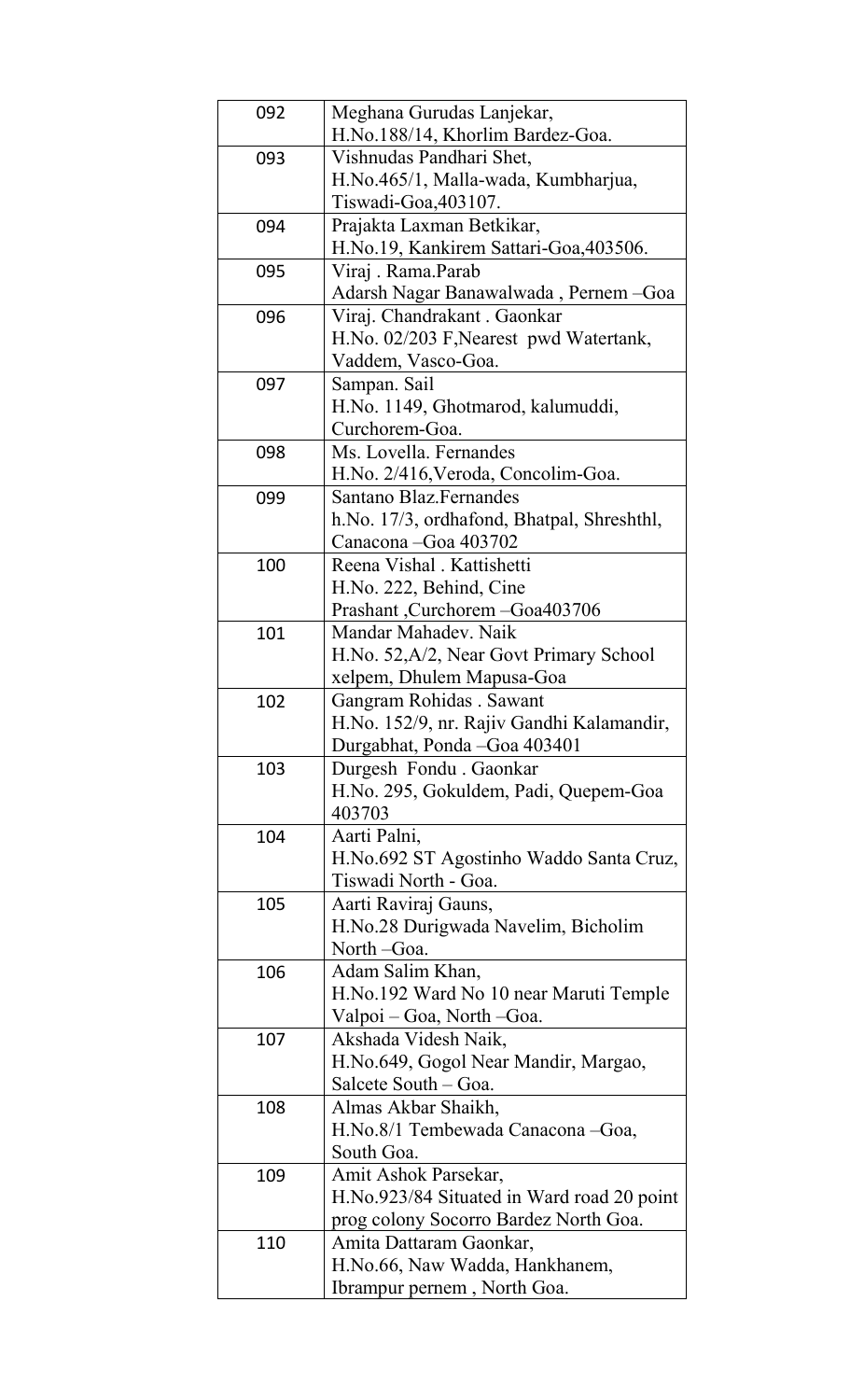| 111 | Anisha Rehamat Khan,<br>H.No.A/6/7, Police qtrs, Margao Fatorda                                                                                    |
|-----|----------------------------------------------------------------------------------------------------------------------------------------------------|
| 112 | South Goa<br>Ankita Vishnu Uskaiker,<br>H.NO.84, Chimbel Tiswadi North Goa.                                                                        |
| 113 | Anshul Damodar Lanjekar,<br>H.No.63/F10, Khorlim Mapusa Bardez Goa,<br>North Goa.                                                                  |
| 114 | Antara Sawardekar,<br>Shankar Parvati Bld. Flat No. F-2 Opp. Old<br>Education Dept. 18th June Road Panaji Goa<br>North Goa.                        |
| 115 | Aristo Cleto Mascarenhas,<br>H.No.37 Sirvodem, Margao, Salcete Goa,<br>South Goa.                                                                  |
| 116 | Aruna Damodar Gaude,<br>H.No.296 Khazan Wada Veling Mardol<br>North Goa.                                                                           |
| 117 | Ashutosh Uday Shet Tilve,<br>H.No.W 3/157/5, Upper Bazaar, Ponda<br>North Goa.                                                                     |
| 118 | <b>B.B Fatima Ellur</b><br>H.No. EWS 759 Gogal Housing Board<br>Margao Salcete Goa, South Goa.                                                     |
| 119 | Dattaraj Maddu Naik,<br>H.No.293/2 Church wada, Neura Grande,<br>Tiswadi North Goa.                                                                |
| 120 | Deepak R. Naik,<br>H.No.301/1, Vasco -da- Gama, Mormugao<br>South Goa.                                                                             |
| 121 | Deepal Pundalik Naik,<br>H.No.500 Sakhla Wada Vadi Ponda North<br>Goa.                                                                             |
| 122 | Dheeraj Shamsundar Parab,<br>H.No.312/1 Mirzalwada Palyem pernem<br>Goa North Goa.                                                                 |
| 123 | Diksha Deelip Govekar,<br>H.No.1649 Deulwado Anjuna Bardez Goa,<br>North Goa.                                                                      |
| 124 | Dnyaneshwar Rama Gaude,<br>H.No.62/A, Tamsuli Khandola, Marcel -<br>Goa, North - Goa.                                                              |
| 125 | Emilia D. Souza,<br>90, Madhalawada Arambol, Pernem North<br>Goa.                                                                                  |
| 126 | Fatima Pereira,<br>H.No.57/C, Chapel Bhat, Dabolim<br>Mormugao South Goa.                                                                          |
| 127 | Gaurish Yeshwant Shanai,<br>H.No.402/2/ET-1, Block-E, Rich Builders<br>Residency Coop. Housing Sty.Ltd.Cabesa<br>Santa Cruz, Ilhas Goa, North Goa. |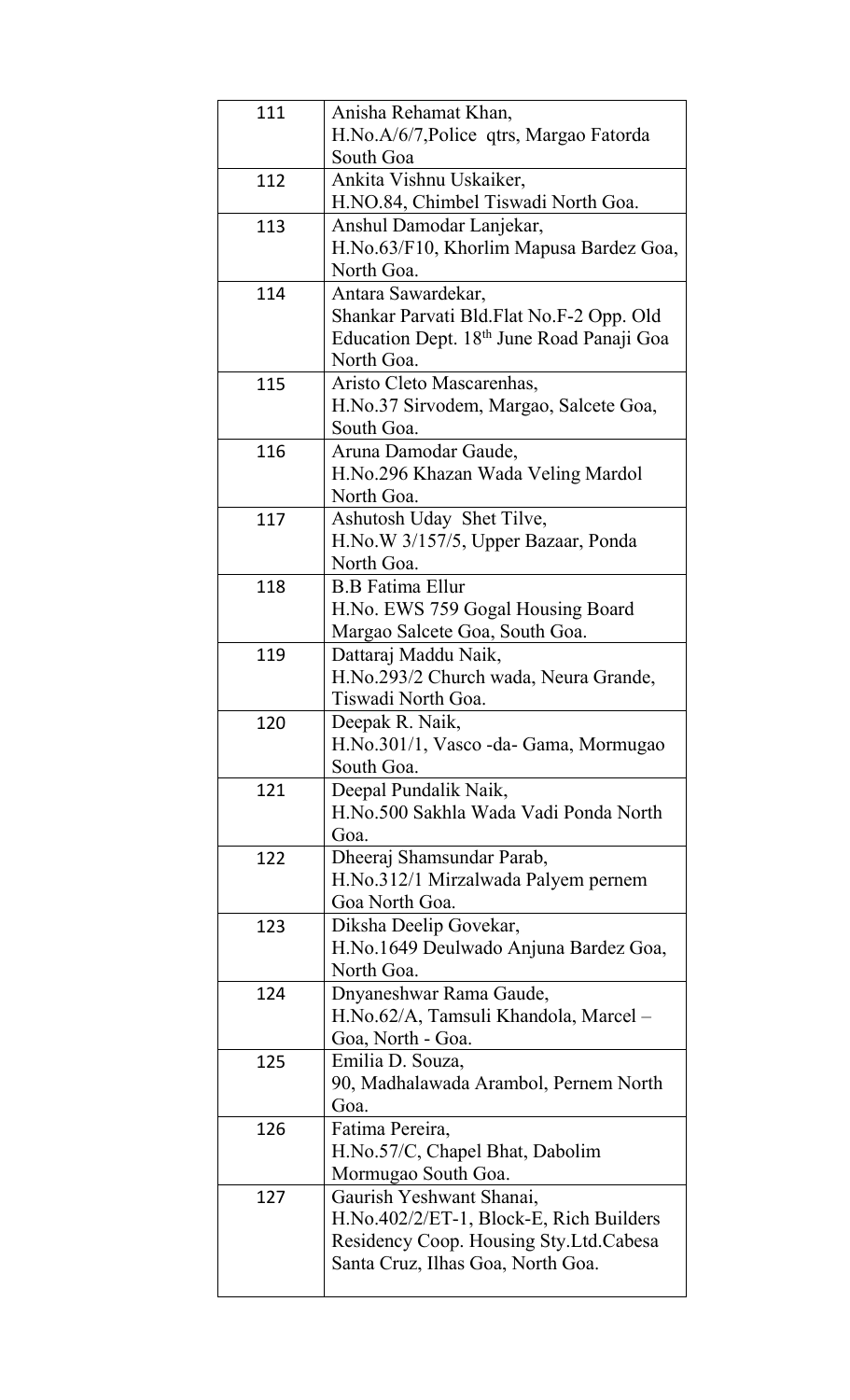| 128 | Geeta Khulo Gaude,<br>H.No.20 Madder Wada Mangueshi Ponda |
|-----|-----------------------------------------------------------|
|     | North Goa.                                                |
| 129 | Genence Alandra Rodrigues,                                |
|     | H.No.409 Mobor Cavelossim Salcete Goa,                    |
|     | South Goa.                                                |
| 130 | Gouri Rajan Pankar,                                       |
|     | Lavinia Appt. 306 naika Vaddo Calangut                    |
|     | Bardez Goa, North Goa.                                    |
| 131 | Gulaksha Rosario,                                         |
|     | H.No.378, Oytiyan Panaji Tiswadi North                    |
|     | Goa.                                                      |
| 132 | Ivette Maria Couto,                                       |
|     | H.No.1/8, Novo Vaddo, Olaulim bardez                      |
|     | Goa, North Goa.                                           |
| 133 | Ivy Josepha Avita Almeida,                                |
|     | H.No.1170 ColleanDongor, Raia Salcete                     |
|     | Goa, South Goa.                                           |
| 134 | Karishma Rohidas Gaonkar,                                 |
|     | 416 Ghodkem Balli, quepem South Goa.                      |
| 135 | Kavita Pramod Shirodkar,                                  |
|     |                                                           |
|     | H.No.319, Oitiyant Taleigao, Carenzalem                   |
|     | Tiswadi North Goa.                                        |
| 136 | Kavita Ranganath Bhosale,                                 |
|     | H.No. 163/3 Pomburpa Palmar Barez North                   |
|     | Goa.                                                      |
| 137 | Khadarsab Incamsab Makhandar,                             |
|     | H.No.38/3 Tonca Caranzalem Tiswadi                        |
|     | North Goa.                                                |
| 138 | Kimberly Maria Do Rosario Noronha                         |
|     | A4 F1 Esar Galaxy Shankar Waddo Taligao                   |
|     | North Goa.                                                |
| 139 | Latifa Bi,                                                |
|     | H.No.184, Ward No.10, Behind State Bank                   |
|     | of India, Valpoi, Sattari Goa, North Goa.                 |
| 140 | Lynn Mario Pereira,                                       |
|     | Pinto Waddo Verla Bardez Goa, North Goa.                  |
| 141 | Mahendra Dayanand Kadam,                                  |
|     | H.No.586 Ghodkatad Surla Sankhalim Goa                    |
|     | North Goa.                                                |
| 142 | Mamata Narayan Rane,                                      |
|     | H.No.467, Tamidgi Wada Near                               |
|     | Talkhameshwar Temple Parye, Satari                        |
|     | North Goa.                                                |
| 143 | Manisha Bhisso Gaonkar,                                   |
|     | H.No.23/1 Bendurdem Balli Quepem Goa,                     |
|     | South Goa.                                                |
| 144 | Manisha Rupesh Faldessai,                                 |
|     | M-70 Housing Board Gogal Margao Salcete                   |
|     | Goa, South Goa.                                           |
| 145 | Manju Dashrath Panjal,                                    |
|     | H.No.8, UGI, Kamat Classic Phase 4,                       |
|     | Taleigao Caranzalem North Goa.                            |
|     |                                                           |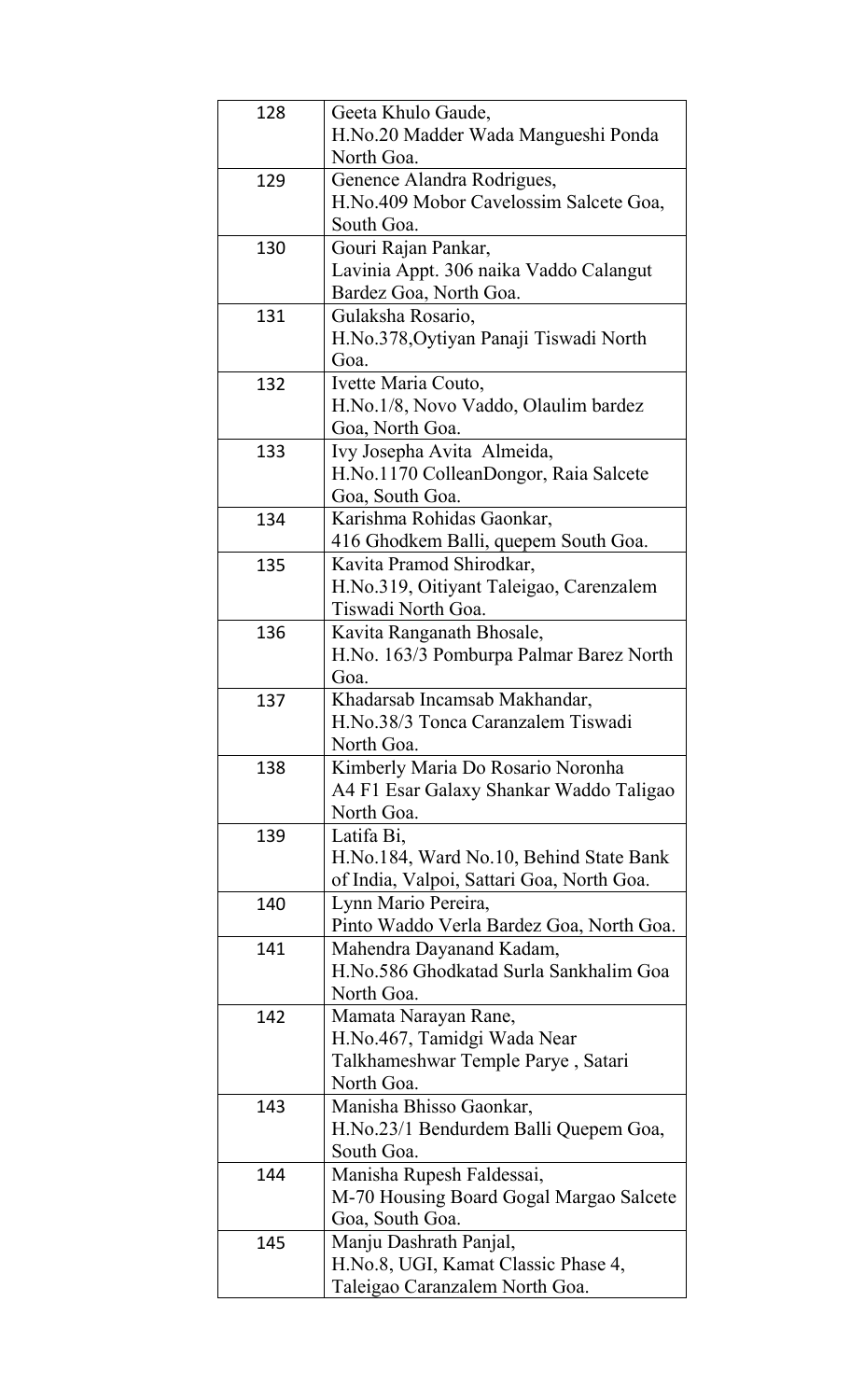| 146 | Meena Manohar Usapkar,                                            |
|-----|-------------------------------------------------------------------|
|     | H.No.285 Nr Shivling Temlpe Mapusa                                |
|     | Bardez Goa, North Goa.                                            |
| 147 | Mehboob Allabaksh Banasi,                                         |
|     | H.No.-A /184/B1 Hurts of Ambhekhanem                              |
|     | Verem, ReisMagos Bardez Goa, North Goa.                           |
| 148 | Mukta Ramakant Palni,                                             |
|     | H.No. 516 Palniwada, Chonsal Parcem                               |
|     | Pernem, North -Goa.                                               |
| 149 | Nandesh Narayan Gaonkar,                                          |
|     | H.No.257 Badsarem, Gaodongrem,                                    |
|     | Canacona, South Goa.                                              |
| 150 | Navnath Shiva Pisurlekar,                                         |
|     | H.No.67/B, Ghoteli No.02, Keri Sattari                            |
|     | Goa, North Goa.                                                   |
| 151 | Neeta Francis Fernandes,                                          |
|     | H.No.104, Kirbhat Nuvem Salcete Goa                               |
|     | South Goa.                                                        |
| 152 | Nikhat Shaikh,                                                    |
|     | H.No.155 Housing Board Gogal Margao,                              |
| 153 | Salcete, South-Goa.                                               |
|     | Pooja Prabhakar Palekar,<br>H.No.C-12/23 Maimollem Belabain Vasco |
|     | -da-Gama, South- Goa.                                             |
| 154 | Poorva Prabhakar Shet,                                            |
|     | H.No.279, Golwada, Cumbharjua, Tiswadi                            |
|     | Goa.North Goa.                                                    |
|     |                                                                   |
| 155 | Prachi Paresh Kerkar,                                             |
|     | H.No.C/4150/5, Bhagirathi Niwas,                                  |
|     | Near Sanguem Lodge, Mala Panaji North                             |
|     | Goa.                                                              |
| 156 | Pranita Laxman Dessai,                                            |
|     | H.No.62, Virnoda Pernem North Goa.                                |
| 157 | Prashila Ladu Gauns,                                              |
|     | H.No.247 Curca Malbath, Curka, Tiswadi<br>North Goa.              |
| 158 | Puja Vishnudas Phadte,                                            |
|     |                                                                   |
|     | H.No.68, Bandiwade Bandir Ponda, North<br>Goa.                    |
| 159 | Rajeshree Neelkand,                                               |
|     | Near Old MES pump House, Vasco Da-                                |
|     | Gama, Mormugao, South - Goa.                                      |
| 160 | Raju Prabhudas Kaliveli,                                          |
|     | H.No.19 Indira Nagar Chimbel, Tiswadi                             |
|     | Goa.                                                              |
| 161 | Ranjana Samir Avkhale,                                            |
|     | H.No.713 kharekhajan virdi Sanquelim                              |
|     | Goa, North Goa.                                                   |
| 162 | Rathica Harish kakde,                                             |
|     | H.No.570/A, Dongorim Majorda Salcete                              |
|     | Goa, South Goa.                                                   |
|     |                                                                   |
|     |                                                                   |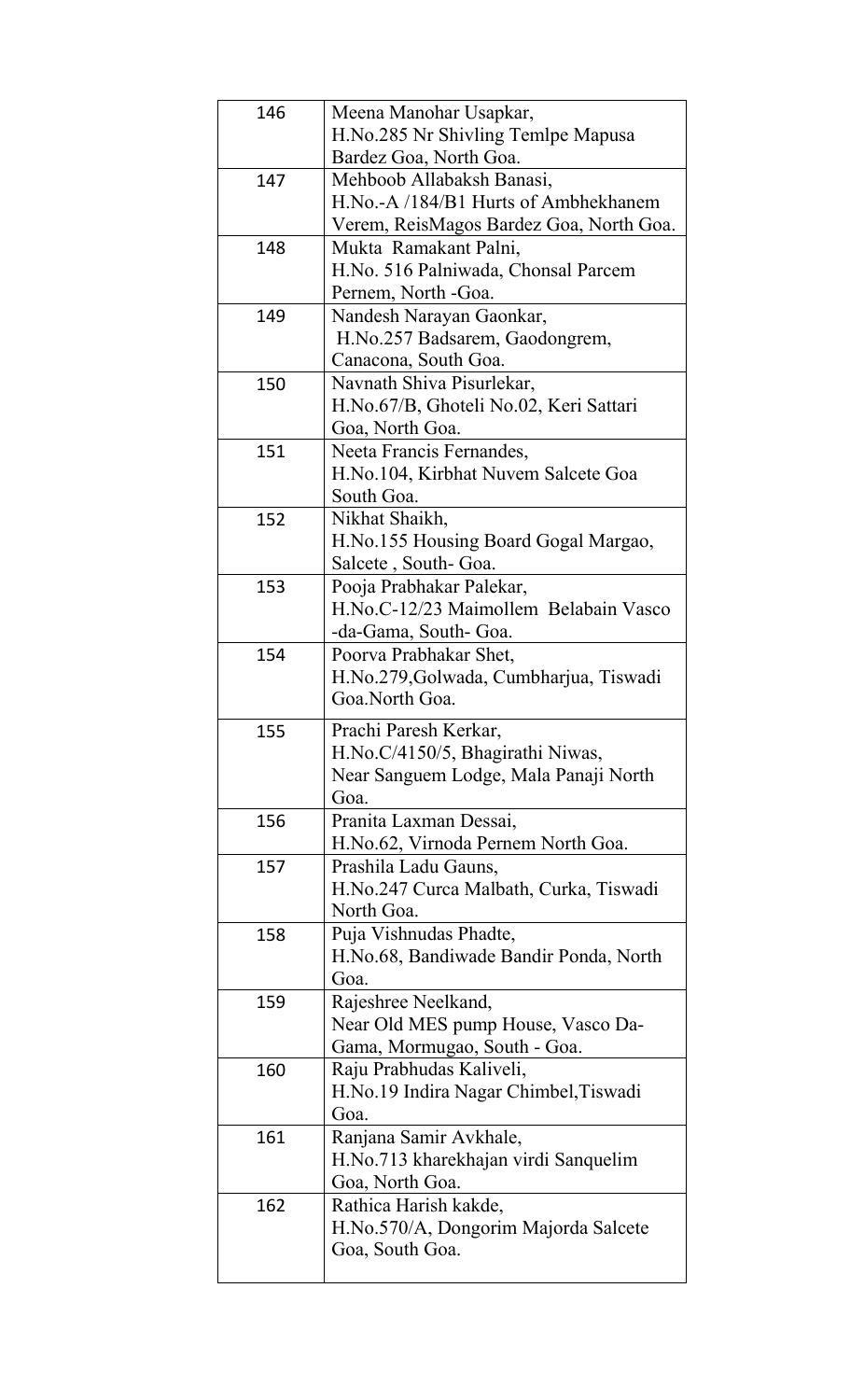| 163 | Richa Ramesh Dessai,<br>H.No.E/121, Calangute Bardez Goa, North<br>Goa.                           |
|-----|---------------------------------------------------------------------------------------------------|
| 164 | Rita Sofia D'souza,<br>H.No.570/2 Badem Assagao, Anjuna<br>Bardez Goa, North Goa.                 |
| 165 | Ruchita Kushali Vlip,<br>H.No.398 Vagon, Cola Canacona, South<br>Goa.                             |
| 166 | Sachin Santosh Zantye,<br>H.No.23/2, Langarbag, Torsem, Pernem-Goa<br>North Goa.                  |
| 167 | Saezal Sergio Fernandes,<br>H.No.120, Near Gomteshwar Temple<br>Sasmollem, Baina Vasco South Goa. |
| 168 | Sagar Tukaram Majik,<br>Nill, Ph.No.8975560694                                                    |
| 169 | Sahil Shantaram Rawool,<br>H.No.22/7/11, Mauswada Pernem North<br>Goa.                            |
| 170 | Sailee Santosh Raikar,<br>H.NO. 42 Devlamol, Malkarnem, Sanguem<br>Goa, South - Goa.              |
| 171 | Samiksha Damodar Gawas,<br>MPT Colony, Bldg. No.245, II/II, A-type<br>Vasco Mormugao South Goa.   |
| 172 | Sanchana Sushant Mandrekar,<br>H.No.1/35 Paraste Pernem North Goa.                                |
| 173 | Sandeep Naik,<br>Nr. Maruti Temple, Kumbarwaddo,<br>Morambi-o- pequeno Tiswadi North Goa.         |
| 174 | Sanjana Shambhu Prioleker,<br>Bimbal Collem Dharbandora South Goa.                                |
| 175 | Sapnesh Sudhakar Tawadkar,<br>Shishegal Paingin Canacona, South Goa.                              |
| 176 | Sarita Mohan Dessai,<br>H.No.20/5 Golna Pomburpa Bardez North<br>Goa.                             |
| 177 | Satvashil Satyavan Devidas,<br>H.No.146, Duelwada Pirla Quepem South<br>Goa.                      |
| 178 | Savi Sanjay Shirodkar,<br>H.No.S-10, Prabhu Enclave Prabhu Nagar<br>Curti Ponda, North Goa        |
| 179 | Savio Caitan Anthony Barreto,<br>H.No.621, Dongorwado, Fatorda Margao<br>South Goa.               |
| 180 | Seema Prabhakar Kanolkar,<br>H.No.117/6 Newwada Bali Quepem South<br>Goa.                         |
| 181 | Shandesh Suresh Gaokar,<br>H.No.266 Gokuldem Barcem Quepem Goa<br>South Goa.                      |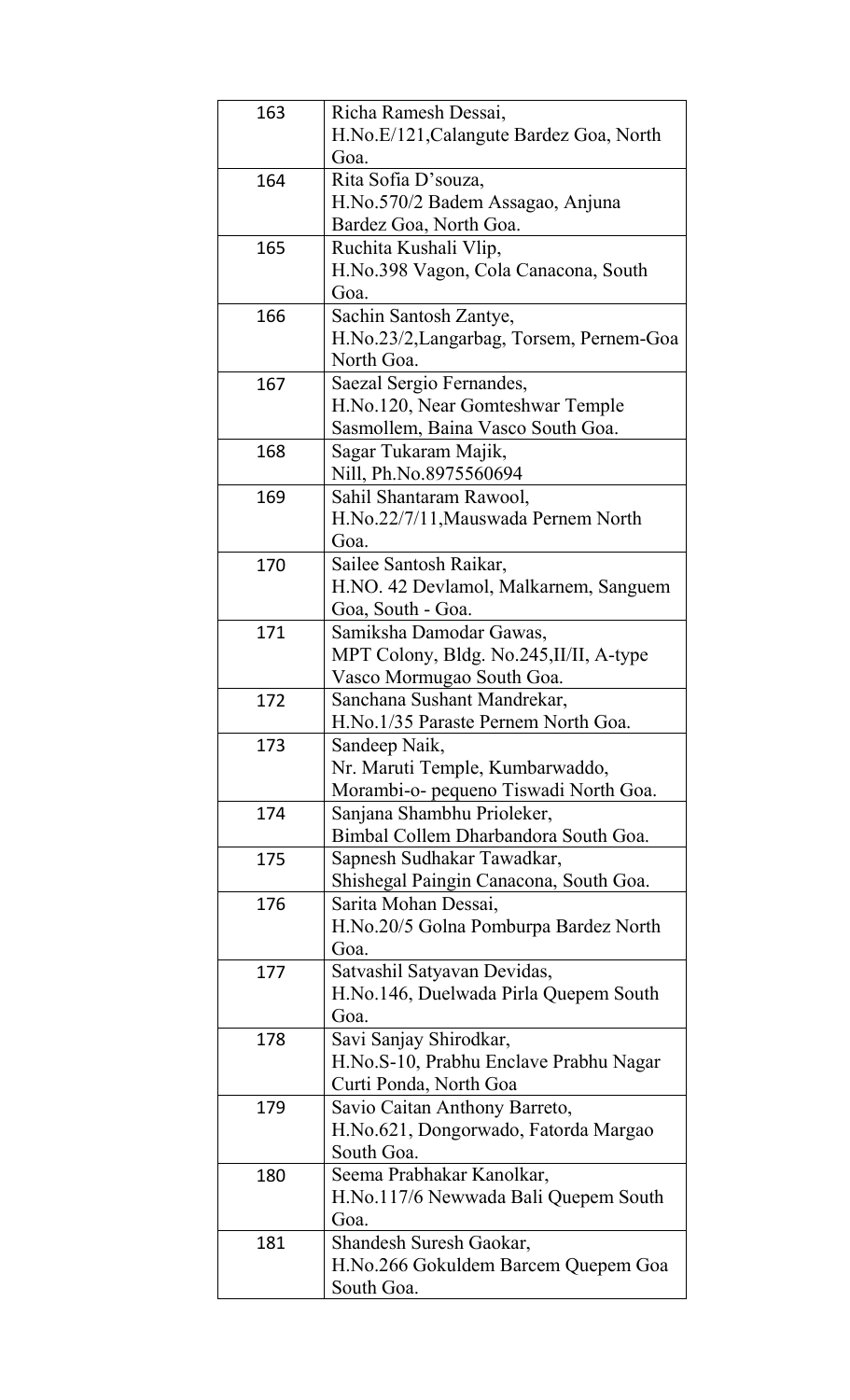| 182 | Shilpa Demu Sawant,<br>H.No.82, Virlosa Penha-de-France Bardez<br>North Goa.                                      |
|-----|-------------------------------------------------------------------------------------------------------------------|
| 183 | Shobha Rohidas Kunkolienkar,<br>H.No.152/A, XIM, Navelim, Goltim Divar<br>Tiswadi North Goa.                      |
| 184 | Shubangi Sidhesh Naik,<br>H.No.96, Zariwada, Porim Podocem Sattari<br>North Goa.                                  |
| 185 | Shweda Satish Navelkar,<br>H.No. 1132, Poira, Mayem Bicholim Goa,<br>North Goa.                                   |
| 186 | Siddhart Ramesh Redkar,<br>F-49, Devulwada, Near Mahalaxmi Temple<br>Panaji- Goa, North Goa.                      |
| 187 | Siddhi Shailesh Vaingankar,<br>H.No.168 Mala, Panaji Tiswadi North Goa.                                           |
| 188 | Sinin Afzal Mulla,<br>H.No.13 Nagamasjid Curti, Ponda Goa,<br>North Goa.                                          |
| 189 | Sneha Lavu Halarnkar,<br>Ibrampur, H.No.81 Pernem North Goa.                                                      |
| 190 | <b>Stanzy Gomes,</b><br>H.No.235, Cavorim Voily 1 Salcete South<br>Goa.                                           |
| 191 | Suprada Sunil Naik,<br>833 near Govt. Polytecgnique, Mosgal,<br>Soliem Kakoda Curchorem Cacora Quepem<br>Goa.     |
| 192 | Supriya Chandrakant Gaonkar,<br>H.No.677/1 Kond Maina, Rivona Sanguem<br>South Goa.                               |
| 193 | Supriya Siddesh Diwakar,<br>H.No.397/1A, Madhuban, Baman Bhat,<br>Merces Morambi-o-grande, Tiswadi, North<br>Goa. |
| 194 | Suraj Narayan Priolkar,<br>H.No.139/2 Pisgal Priol, Mardol – Goa,<br>South Goa.                                   |
| 195 | Swezelia Alysia Raposo,<br>H.No.439 Goddar Macasana, South Goa.                                                   |
| 196 | Uma Uday Prabhudessai,<br>H.No.948, Jaidatta, Corgao, Pernem, North<br>Goa.                                       |
| 197 | Utkarsh Prabhakar Pagi,<br>H.No. 427 Talpona Poinguinim, Canacona<br>South Goa.                                   |
| 198 | Utkarsha Damodar Naik,<br>MHN-135Rumdawada, Mormugao, Vasco<br>da-Gama South Goa.                                 |
| 199 | Vaibhavi Ajit Shet Bandekar,<br>H.No.471, Raia Salcete, South Goa.                                                |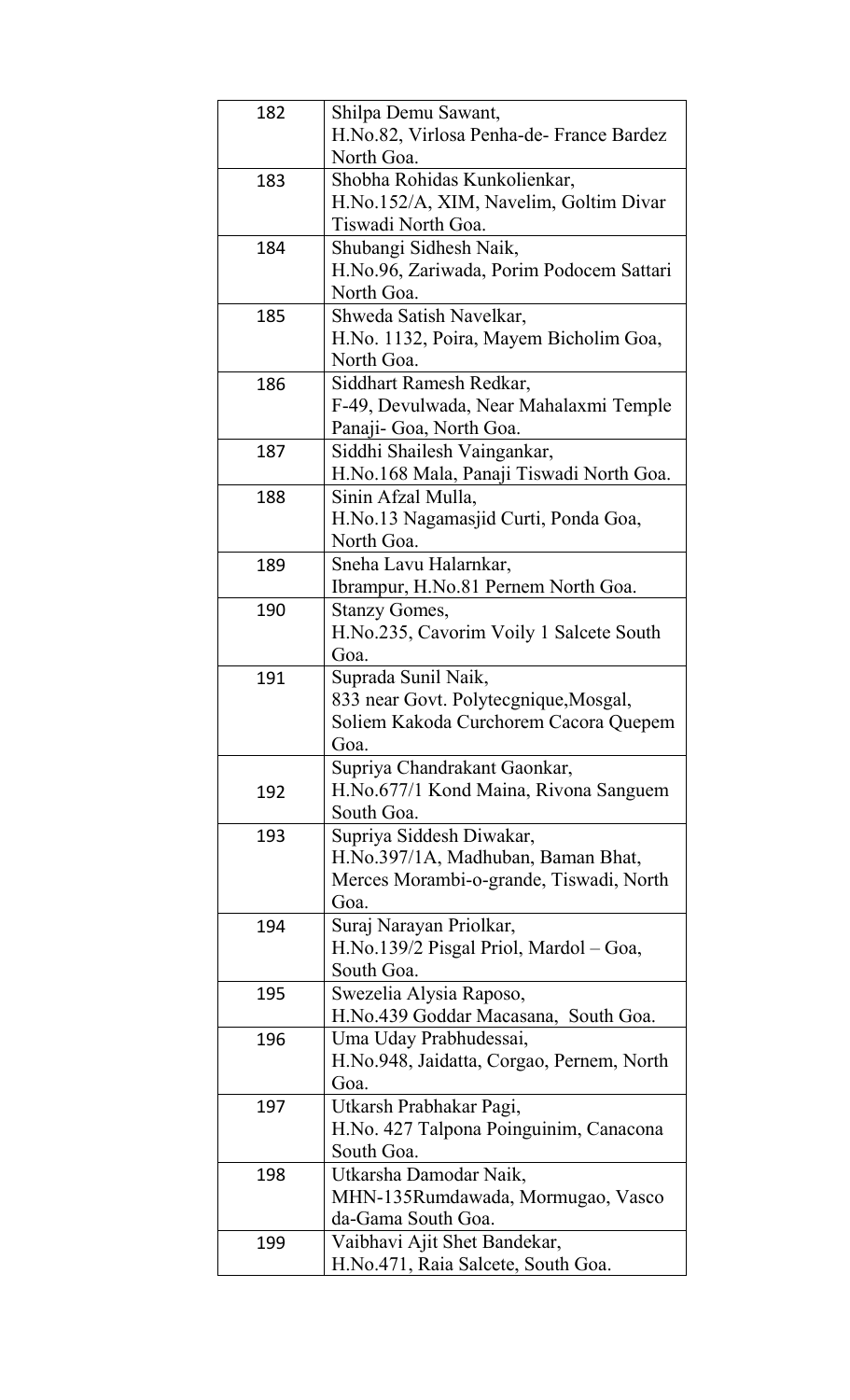| 200 | Varada Ramnath Marathe,                  |
|-----|------------------------------------------|
|     | Hassapur, Pernem North Goa.              |
| 201 | Vasudev Narayan Kotkar,                  |
|     | H.No.286/4, Sonar Vaddo Verla Bardez,    |
|     | North Goa.                               |
| 202 | Yashita Yogesh Kandolkar,                |
|     | H.No.E/6/200, Khobra Vaddo,              |
|     | Calangut, Bardez-Goa.                    |
| 203 | Yogita Narayan Naik,                     |
|     | H.No.283, Murdi Wada, Naroa, Bicholim -  |
|     | Goa, North Goa.                          |
| 204 | Shri. Akhil Babuso N. Shirodkar, H.No.7, |
|     | Near Shantadurga Temple Gauthan          |
|     | Kavlem, Ponda-Goa 403401.                |
| 205 |                                          |
|     | Miss. Sweta Balchandra Bagat, H.No.6/21, |
|     | Mauswada, Pernem Goa, 403512.            |
| 206 | Gautam Mahadev Naik,                     |
|     | H.No.7, Vancio Wada, Guirim-Bardez Goa.  |
| 207 | Mandar Manohar Mhamal,                   |
|     | H.No. 217, Junaswada, Mandrem-           |
|     | Goa, 403527.                             |
| 208 | Naik Shirodkar Manjusha Mangaldas,       |
|     | H.No.104, Tarvalem, Shiroda-Ponda-       |
|     | Goa, 403103.                             |
| 209 | Shravani Vinod Chari,                    |
|     | H.No.3, Honda, Tisk, Sattari-Goa.        |
| 210 | Mahesh Kashinath Naik,                   |
|     | H.No.05, Bagwada Khandola Marcela        |
|     | Ponda-Goa.                               |
| 211 | Sairaj R. Karbotkar,                     |
|     | H.No.655, Salkar Colony Mulgao,          |
|     | Bicholim - Goa.                          |
| 212 | Shivam Rajendra Karbotkar,               |
|     | Salkar Colony, Mulgao Bicholim Goa.      |
| 213 | Tanvi Ramdas Naik,                       |
|     | H.No.22. Paunwada Kavlem Ponda-Goa.      |
| 214 | Prabhavati Manjunath Hadgali,            |
|     | H.No.532, Kalamwada, Amona -Goa.         |
| 215 | Nakul Rama Kale,                         |
|     | H.No. 1047/B, Zoswadda, Soccorro,        |
|     | Porvorim Bardez-Goa.                     |
| 216 | Riano Mario Fernandes,                   |
|     | H.No. 140, Musnea Moddi, Assolda         |
|     | Quepem South-Goa, 403714.                |
| 217 | Sanchana Sushant. Mandrekar              |
|     | H.No. 1/35, Paraste Pernem- Goa.         |
| 218 | Ravita Ranganath. Toraskar,              |
|     | H.No. 325, Danda Nave bhat, Siolim       |
|     | Bardez-Goa.                              |
| 219 | Pooja Mohan. Mandrekar,                  |
|     |                                          |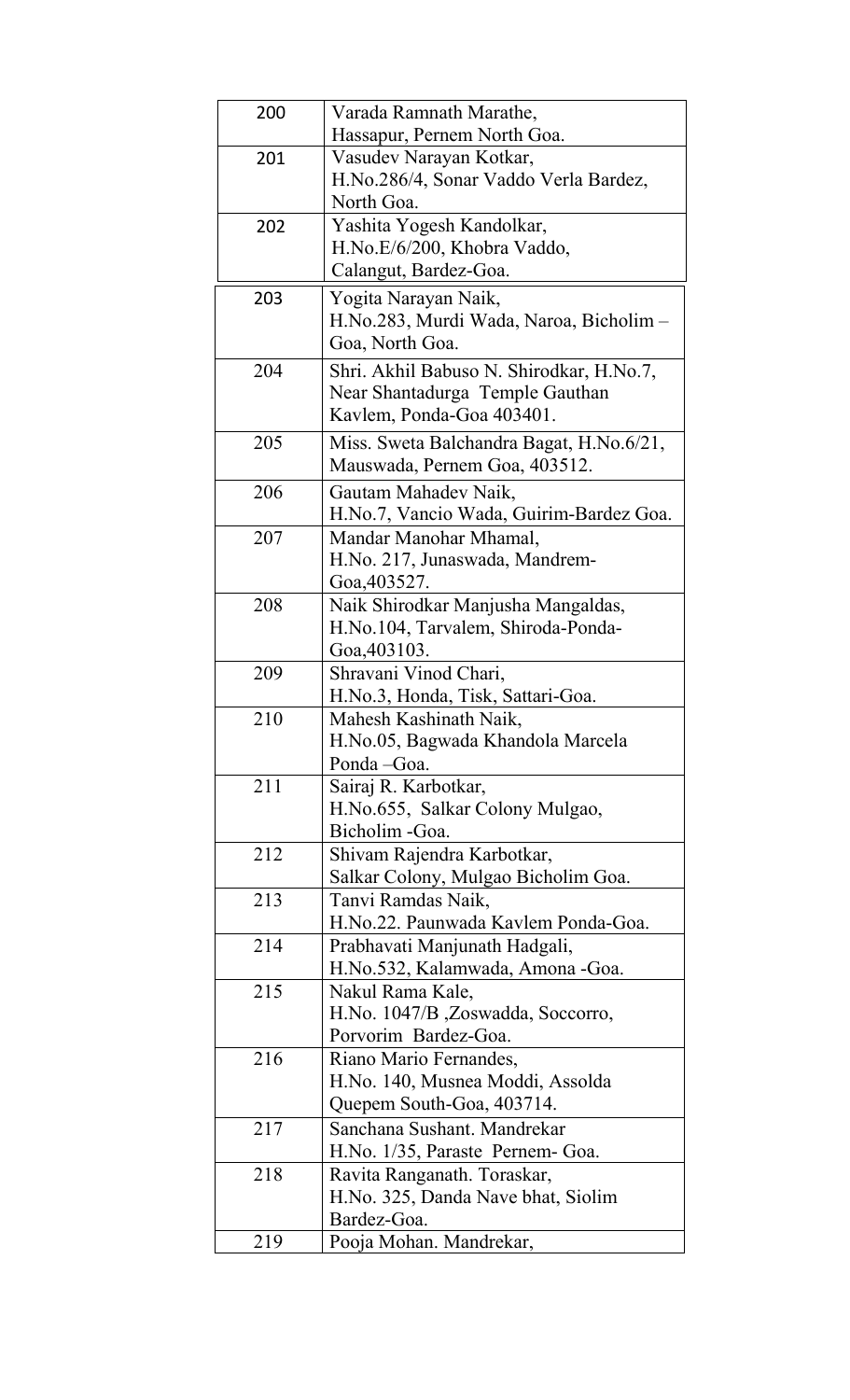|     | H.No.232/L, Zorwaddo                                    |
|-----|---------------------------------------------------------|
|     | Chapora, Anjuna Bardez-Goa.                             |
| 220 | Divsekar Pravisha Dinesh,                               |
|     | H.No. 366/13, Danwa, Tivim Bardez-Goa                   |
|     | 403502.                                                 |
| 221 | Sai Ganesh Naik,                                        |
|     | H.No. 353-B, Chiklim-Agapur, Durbhat-                   |
|     | Ponda -Goa.                                             |
| 222 | Apurva Brijesh Bhosle,                                  |
|     | H.No.701, Devlay Khandola Marcel Ponda-                 |
|     | Goa.                                                    |
| 223 | Tanvi Janardhan Salgaonkar,                             |
|     | H.NO. 179, Kashimbhat ozarim Pernem.                    |
| 224 | Viraj Vinayak. Naik,                                    |
|     | H.NO.324/41, Maina, Navelim Sanguelim                   |
|     | Goa.                                                    |
| 225 | Ankita Mohan Naik,                                      |
|     | F-5, Tulshi Niwas Bldg. Yeshwant Nagar,                 |
|     | Tisk Ponda-Goa.                                         |
| 226 | Apurva M. Chodankar,                                    |
|     | P.D.A. Colony Plot:-122, Opp. Mall-de-                  |
|     | Goa, Porvorim, 403521.                                  |
| 227 | Mandrekar Yatnya Vijaykumar,                            |
|     | H.No.31/E, Menezes Vaddo, Bastora                       |
|     | Bardez Goa.                                             |
| 228 | Mandrekar Pratnya Vijaykumar,                           |
|     | H.No. 31/E, Menezes Vaddo, Bastora                      |
|     | Bardez Goa.                                             |
| 229 | Miss. Jyoti Arjun Salgaonkar,                           |
|     | Near Rastroli Temple H.No.509,                          |
|     | Chicholawada, Dhargal Pernem North                      |
|     | Goa, 403513.                                            |
| 230 | Mrs. Mahi Minanath Zalmi,                               |
|     | H.No.237, Kudne Deulwada, Sankhali-                     |
|     | Goa, 403505.                                            |
| 231 | Raj Shrikant Badiger,                                   |
|     | 347- A/4, Xettiyawaddo, Mapusa-Goa.                     |
| 232 | Abhishek Navnath Mandrekar,                             |
|     | H.No.181/D, Kundai, Revora Bardez-Goa.                  |
| 233 | Akshay Ashok Naik,                                      |
|     | Shalom Valley View, B-2, Gr. Floor Nr.                  |
|     |                                                         |
|     | Gandhi Society, Alto Mangor Hill, Vasco-<br>Goa 403802. |
|     |                                                         |
| 234 | Chaya Umesh Dhargalkar,                                 |
|     | H.No.63/3, Karaswada, Mapusa-Bardez-                    |
|     | Goa 403507.                                             |
| 235 | Priti Tukaram Kudav,                                    |
|     | H.No.137/1, Anale, Naibag Pernem Goa.                   |
| 236 | Dipesh Dasharath Tari,                                  |
|     | H.No.346, Lalbag Karapur Tisk Sanquelim.                |
| 237 | Miss. Megha Shivdas Chari,                              |
|     | Siddheshwar Nagar, Tisk-Usgaon Ponda-                   |
|     | Goa, 403406.                                            |
|     |                                                         |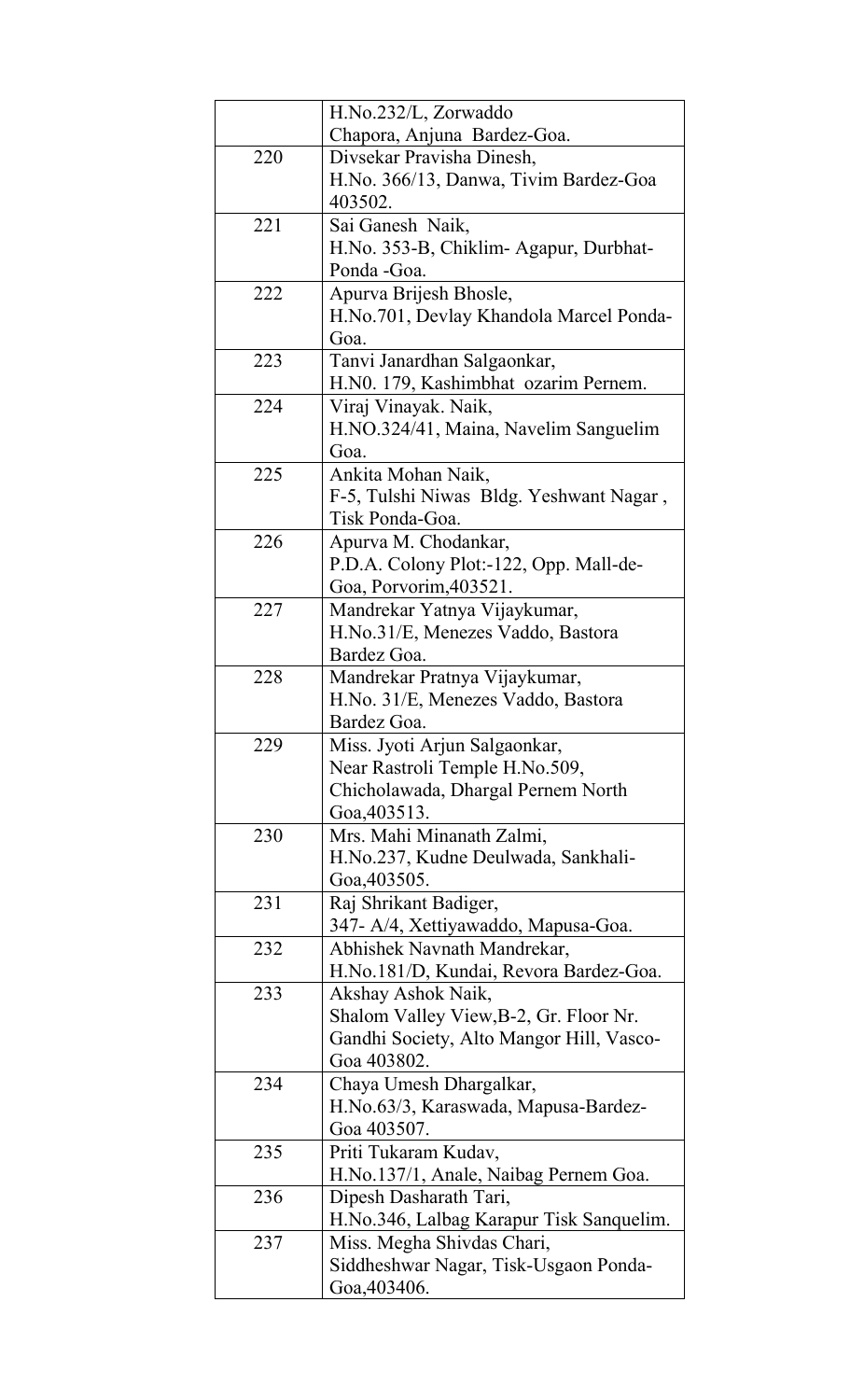| 238 | Smitesh Rajendra Volvoikar,              |
|-----|------------------------------------------|
|     | H.No.212,C-9. Behind A.I.R. Altinho,     |
|     | Panaji-Goa.                              |
| 239 | Smt. Suvarna S. Bhandari                 |
|     | H.No.91, Mokhard ShreshthalCanacona-     |
|     | Goa                                      |
| 240 | Saisha Shirish. Borkar                   |
|     | H.No.170, Nr. Union bank of India, St.   |
|     | Joaquim Road Borda, P.O Fatorda 403602,  |
|     |                                          |
|     | Margao-Goa.                              |
| 241 | Aarti Palni                              |
|     | HNO 692ST Agostinho Waddo Santa Cruz     |
|     | Tiswadi, North Goa.                      |
| 242 | Aayasha Gokuldas Phadte                  |
|     | 1123 Adan Wada, Marcaim (ct) Ponda,      |
|     | North Goa                                |
| 243 | Aditya Ashok Naik                        |
|     | HoNo.137, Sanguem (MCI) South Goa        |
| 244 | Akshata Mukund Naik,                     |
|     | Chorao, Tiswadi North Goa.               |
| 245 | Alkesh Gopi Naik,                        |
|     |                                          |
|     | H.No.22 buring balli Quepem South Goa.   |
|     | Quepem Goa.                              |
| 246 | Alvira Yuvraj Naik,                      |
|     | H.No.86 Zuwar Wada Tivrem Ponda North    |
|     | Goa.                                     |
| 247 | Amit Ashok Parsekar,                     |
|     | H.No.923/84Stuated in Ward Road 20 point |
|     | prog colony Socorro Bardez North Goa.    |
| 248 | Ankita Atmaram Mandrekar,                |
|     | H.No. 254 Deulwada Pernem, North Goa.    |
| 249 | Ankita Vishnu Uskaiker,                  |
|     | H.No.84 Chimbel Tiswadi North Goa.       |
| 250 | Anvi Nitin Fadte,                        |
|     | Nr. Bomatra Well, Sasmolme Baina Vasco,  |
|     |                                          |
|     | Mormugao South Goa.                      |
| 251 | Apurva Ashay Naik,                       |
|     | H.No888/1 Near Holy Family High School,  |
|     | Porvorim Bardez Goa.                     |
| 252 | Ashwita Gokuldas Naik,                   |
|     | H.No.1227 Apewal Priol Ponda Goa North   |
|     | Goa.                                     |
| 253 | Avin Alex Lobo,                          |
|     | H.NO.204 Uguem Pernem North Goa.         |
| 254 | Bhavesh Sandesh Bhonsle,                 |
|     |                                          |
|     | 92/B Palmar Pomburpa. Bardez North Goa.  |
| 255 | Chandrakant Dattaram Aroskar,            |
|     | H.No.341, munang waddo Assagao Bardez    |
|     | Goa North Goa.                           |
| 256 | Damodar Maheswar Mardaolkar,             |
|     | H.No.49/1 P.OPiedade, Divar Tiswadi      |
|     | North Goa.                               |
| 257 | Dattaprasad Bhaskar Naik,                |
|     |                                          |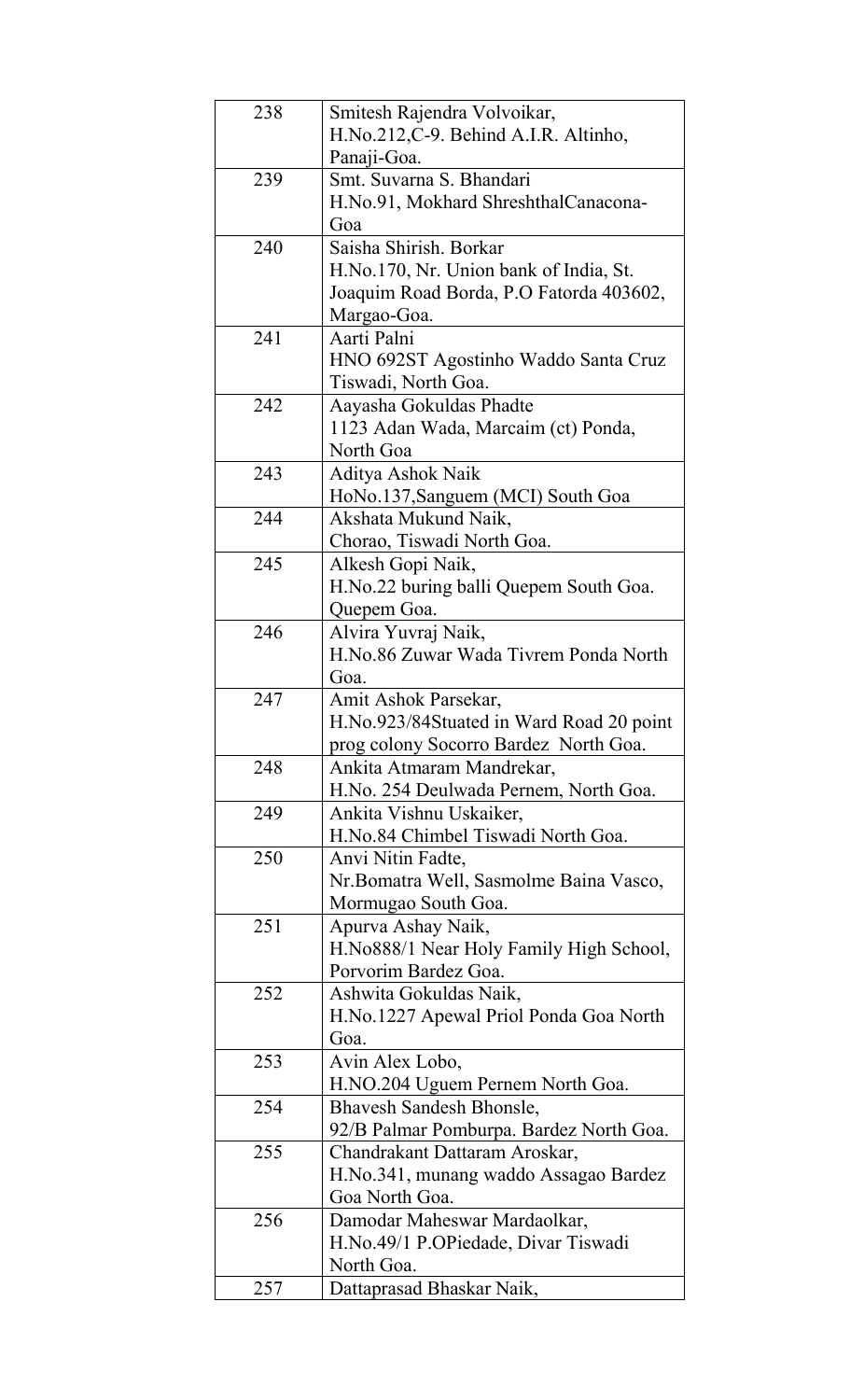|     | Dhaktem Hbat Dongrim Mandur Tiswadi      |
|-----|------------------------------------------|
|     | North Goa.                               |
| 258 | Debasish Dayanand Bhosale,               |
|     | 116/3, Palmar Omburpa, Pomburpa Bardez   |
|     | North Goa.                               |
| 259 | Deepak R. Naik,                          |
|     | H.NO. 301/1, Vasco Da Gama, Murmugao.    |
| 260 | Deepal Pundalik Naik,                    |
|     | H.No.500 Sakhla Wada, Vadi Ponda North   |
|     | Goa.                                     |
| 261 | Diksha Dayanand Shirodkar,               |
|     | H.No.247/C Savlem Pilerne Bardez North   |
|     | Goa.                                     |
| 262 | Diksha Deelip Govekar,                   |
|     | H.No.1649 Deulwado Anjuna Bardez Goa,    |
|     | North Goa.                               |
| 263 | Dilsha Datta Mashelkar,                  |
|     | H.No.527/1, Guddem, Siolim Bardez North  |
|     | Goa.                                     |
| 264 | Dipaswi Digamber Naik,                   |
|     | H.No.58 Near Ram Mandir Nagzari Curti    |
|     | Ponda North Goa.                         |
| 265 | Dynaneshwar Arolkar,                     |
|     | H.No.456/1 Rita Waddo Bardez Nerul       |
|     | North Goa.                               |
| 266 | Genece Alandra Rodrigues,                |
|     | H.No.409 Mobor Cavelossim Salcete South  |
|     | Goa.                                     |
| 267 | Goraksh Gokuldas Naik,                   |
|     | Bella Vista Vaddo Sircaim Bardez North   |
|     | Goa.                                     |
| 268 | Harish Pandurang Madkaikar,              |
|     | H.No. 251, Hali wada Britona, Bardez Goa |
|     | Penha de-France North Goa.               |
| 269 | Jovita Fernandes,                        |
|     | H.No.222/3 Nirmala Nagar, Xeldem         |
|     | Quepem South Goa.                        |
| 270 | Kavita Ranganath Bhosale,                |
|     | H.No.163/3Pomburpa Bardez Goa, North     |
|     | Goa.                                     |
| 271 | Kshama Mohandas Phadte,                  |
|     | H.No.395Bandiwade, Bandora Ponda Goa,    |
|     | North Goa.                               |
| 272 | Lakshanda Nilu Chopdekar,                |
|     | H.No.226 Shivolkarwada, Mulgao,          |
|     | Bicholim North Goa.                      |
| 273 | Lakshanda Raju Jadhav,                   |
|     | H.No.1028 Jogiwada Vasudev Nagar,        |
|     | Bicholim, North Goa.                     |
| 274 | Manjusha Mangaldas Borker,               |
|     | H.No.96 Tishem, Borim Ponda North Goa.   |
| 275 | Melisha Rodrigues,                       |
|     | H.No.180, Godgo Wada, Borim North Goa.   |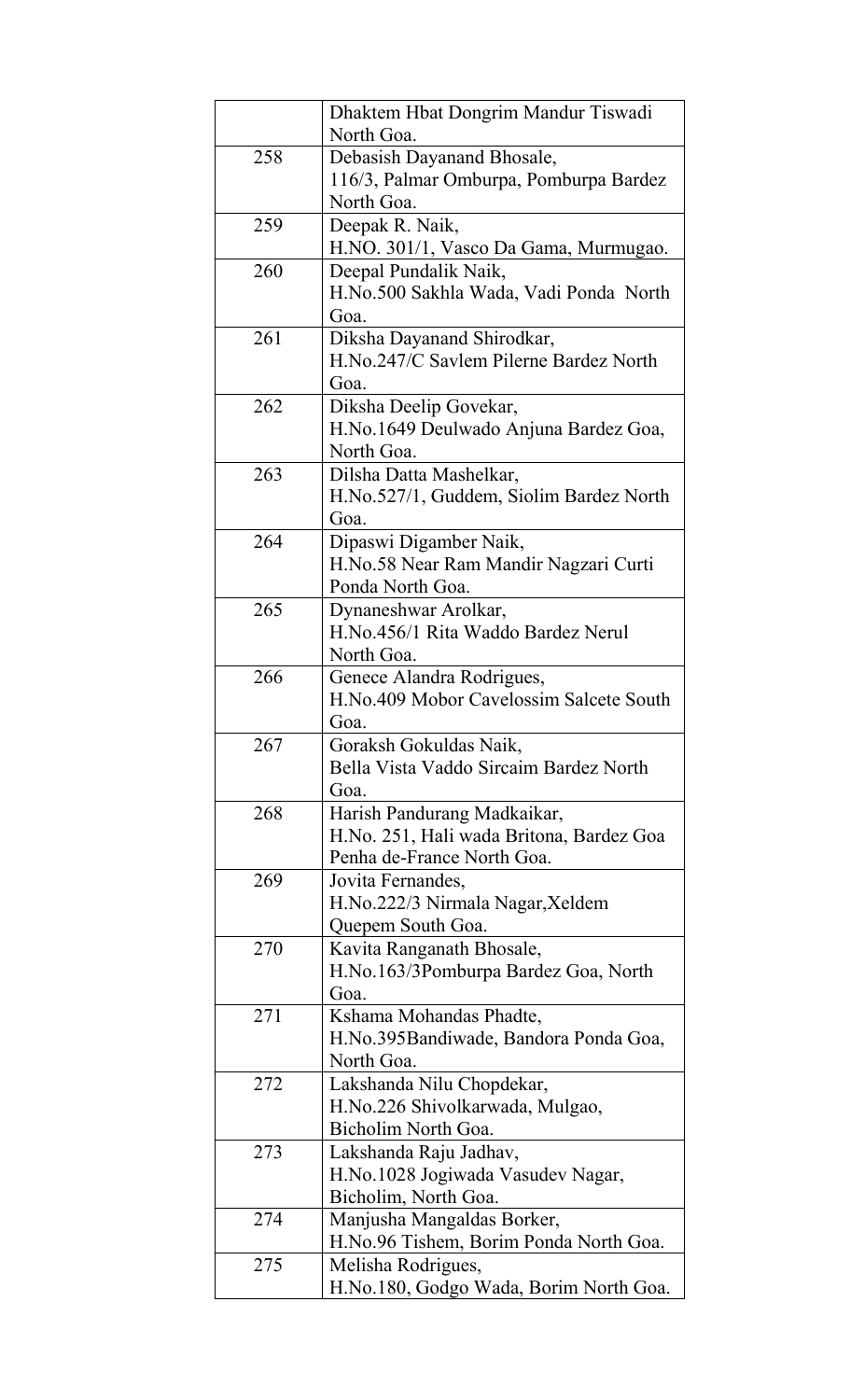| 276 | Mohandas Mahadev Gaonkar,<br>H.No.344 Mattidhad Nirankal Ponda, North<br>Goa.             |
|-----|-------------------------------------------------------------------------------------------|
| 277 | Mukta Ramakant Palni,<br>H.No.516, Palniwada, Chonsai, Parcem,<br>Pernem North Goa.       |
| 278 | Nitesh Prakash Naik,<br>H.No.47C, Aquem Salcete South Goa.                                |
| 279 | Nitika Nilesh Naik,<br>H.No.12 Narva Gaonkar Wada, Surla<br>Bicholim North Goa.           |
| 280 | Nitin Navlu Patil,<br>H.No.230 NA, Ambika Nagar Bhamai Pale<br>North Goa.                 |
| 281 | Paresh Shiva Naik,<br>H.No.01 Telaulim Ponda North Goa.                                   |
| 282 | Poojesh Gopal Mhamal,<br>H.No.13 Dandos Wada Mandrem Pernem<br>Goa, North Goa.            |
| 283 | Poorva Prabhakar Shet, H.No. 279<br>GolWada, Cumbharjua, Tiswadi Goa, North<br>Goa.       |
| 284 | Prajay Gopinath Naik,<br>H.No. 901 Near Maruti Temple Tisk Usgao<br>Ponda, North Goa.     |
| 285 | Pranay Shripad Bagkar,<br>Bagwada Morjim Pernem Goa, North Goa.                           |
| 286 | Prasanna Narendra Naik,<br>H, No. 198 Wad-Curca Tiswadi North Goa.                        |
| 287 | Pratik Kamlakant Mayenkar,<br>H.No.489, Shivolkar Wadda Mulgao<br>Bicholim Goa.           |
| 288 | Pratik Krishna Naik,<br>H.No.442 near Gopal Krishna Temple<br>Candola Ponda North Goa.    |
| 289 | Priyesh Premnath Mandrekar,<br>H.No.36A-12 Chikalim, Colvale Bardez<br>North Goa.         |
| 290 | Pruthaviraj Chandrakant Shetkar,<br>H.No.53/2, Veroda Cuncolim Salcete Goa.<br>South Goa. |
| 291 | Puja Vishnudas Phadte,<br>H.No.68 Bandiwade Bander Ponda, North<br>Goa.                   |
| 292 | Rakshali Vinayak Naik,<br>H.No.101, Dutale Wada, Ponda North Goa                          |
| 293 | Ramila Ramaknat Mahale,<br>H.No.572/1 Xeldem Quepem South Goa.                            |
| 294 | Ranjeeta Rajendra Naik,<br>H.No.1271, Near Sai Mandir Gogal Margao<br>Salcete South Goa.  |
| 295 | Rasmita Rohidas Gulelkar,                                                                 |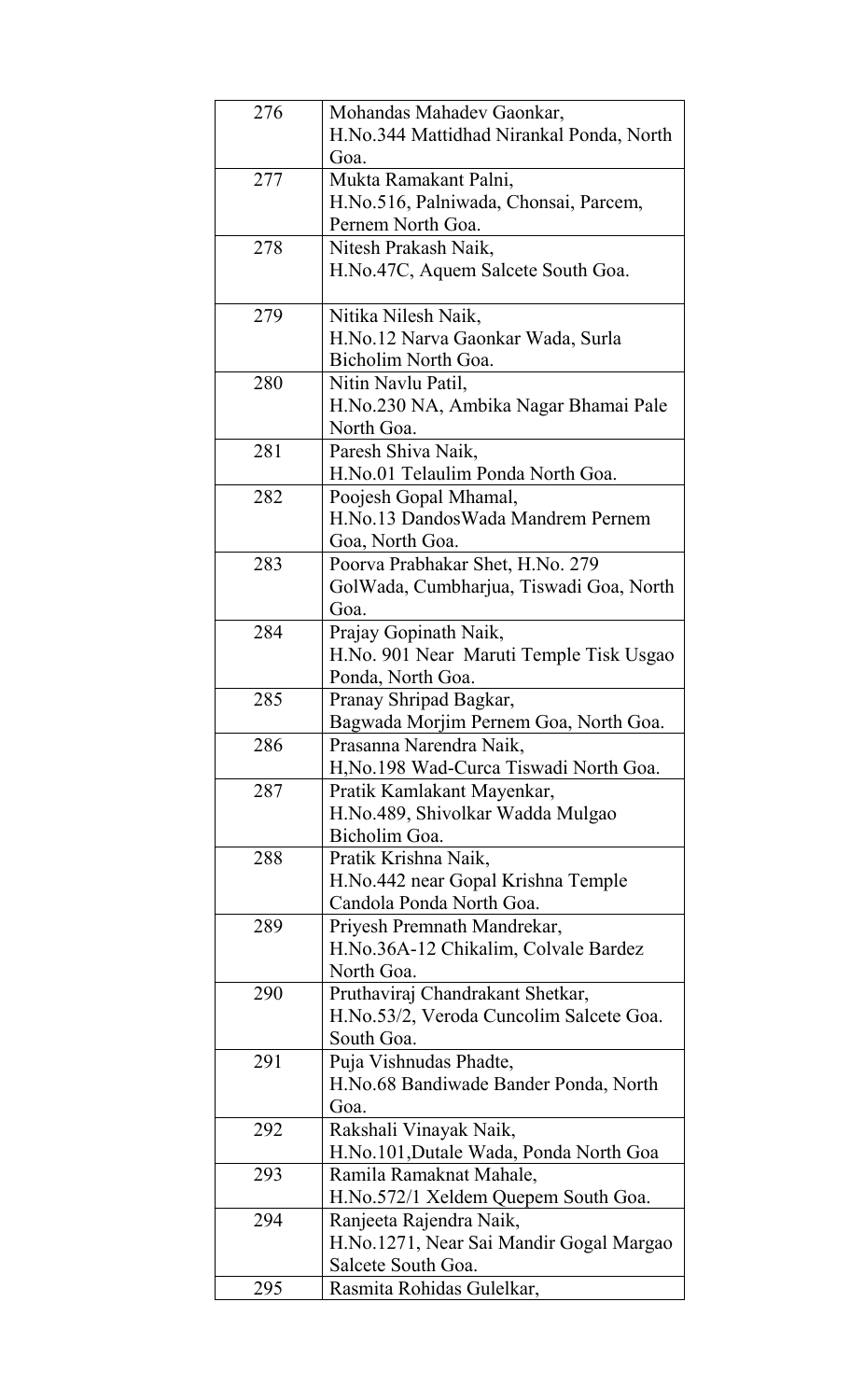|     | H.No.106, Valpoi Sattari North Goa.        |
|-----|--------------------------------------------|
| 296 | Ratishma Ramesh Naik,                      |
|     | H.No.431, Devte Wada Curchorem Quepem      |
|     | South Goa.                                 |
| 297 | Ravindra Harischandra Agarwadekar,         |
|     | H.No.27/1, Near Vithal Rukmai Temple       |
|     | Hudo Wado Chopora Bardez North Goa.        |
| 298 | Reema Mohandas Phadte,                     |
|     | H.No.365, Bander Bandora Ponda North       |
|     | Goa.                                       |
| 299 | Remy Alban Rodrigues,                      |
|     | H.No.393 Socoilo Wado, Arambol Pernem      |
|     | North Goa.                                 |
| 300 | Resha Ramdas Naik,                         |
|     | H.No.7 Matiye wada borim Ponda Borim       |
|     | Goa, North Goa.                            |
| 301 | Rohan Gurudas Bandodkar,                   |
|     | H.No.1773A Saipem Candolim Bardez,         |
|     | North Goa.                                 |
| 302 | Sachin Santosh Zantye                      |
|     | H.No.23/2, Langarbag, Torsem Pernem        |
|     | Goa, North Goa.                            |
| 303 | Sachin Sonu Shingadi,                      |
|     | H.No.482, Mulgao Bicholim North Goa.       |
| 304 | Sairaj Manohar Naik,                       |
|     | H.No.209 Near Visava hotel Corlim Ilhas    |
|     | Goa, Corlim Tiswadi North Goa.             |
| 305 | Sakharam Pandurang Shirodkar,              |
|     | H.No.239, Nagoa Bardez, North Goa.         |
| 306 | Samiksha Subhash Naik,                     |
|     | Near Electricity Dept, Pale, Bicholim Goa. |
| 307 | Samrudhi Sameer Naik,                      |
|     | H.No.1337 Usgao Ponda North Goa.           |
| 308 | Sanchana Sushant Mandrekar,                |
|     | H.No.1/35 Paraste Pernem North Goa.        |
| 309 | Sanjana Shambhu Prioleker,                 |
|     | Bimbal Collem Dharbandora, South Goa.      |
| 310 | Sarvanand Sadanand Pagi,                   |
|     | H.No.975/A Shelim Lolim Canacona, South    |
|     | Goa.                                       |
| 311 | Sarvesh Dharma Mayekar,                    |
|     | Qtr No.143 1/3, MPT Colony, Vasco          |
|     | Mormugao, South Goa                        |
| 312 | Shailesh Janardhan Tirodkar,               |
|     | H.No.8/2, Near Sub Jail Headland Sada      |
|     | Vasco South Goa.                           |
| 313 | Shawan Cardozo,                            |
|     | H.No.679 Passagem, Assolna, Salcete Goa.   |
| 314 | Shilpa Demu Sawant,                        |
|     | H.No.82 Virlosa Penha - de- France Bardez  |
|     | North Goa.                                 |
| 315 | Shroti Prasad Parvatkar,                   |
|     |                                            |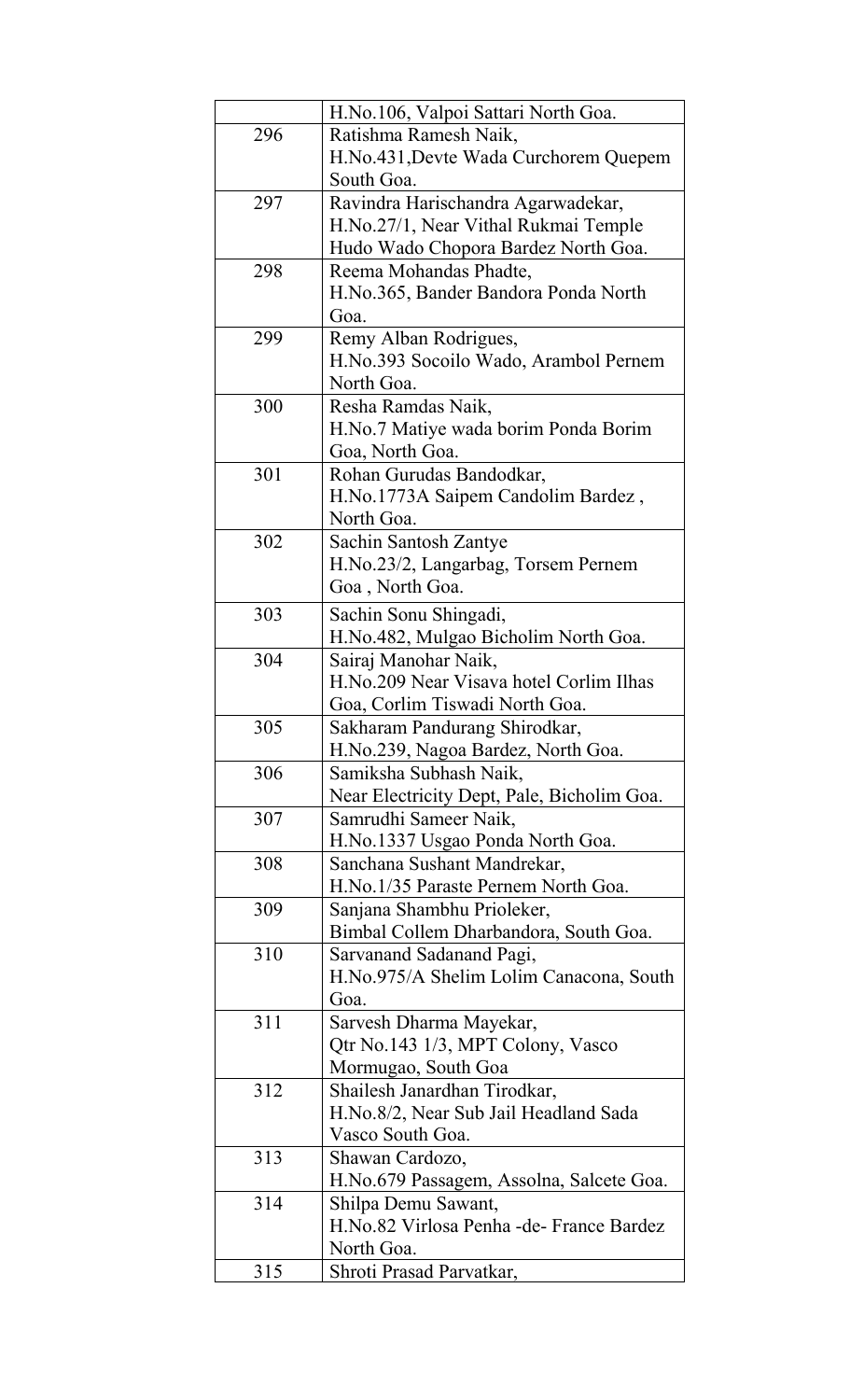|     | H.No.870, Khalpora Wada Carmbolim        |
|-----|------------------------------------------|
|     | North Goa.                               |
| 316 | Shruti Madhu Naik,                       |
|     | H.No.23, Hodar Quepem, South Goa.        |
| 317 | Shweda Satish Navelkar,                  |
|     | H.No.1132, Poira, Mayem, Bicholim - Goa, |
|     | North Goa.                               |
| 318 | Shweta Avinash Narvekar,                 |
|     | H.No.1/277/19, Siya Complex Main Road    |
|     | Bordem Bicholim North Goa.               |
| 319 | Shweta Shivanand Naik,                   |
|     | H.No.617, Dadachi Wadi Dargalim Pernem   |
|     | Goa North Goa.                           |
| 320 | Siddhant Surendranath naik,              |
|     | H.No.128, Fondvem Shubhangan, Ribandar   |
|     | Tiswadi North Goa.                       |
|     |                                          |
| 321 | Siddhart Anand Shirodkar Fadte,          |
|     | H.No.13/1, Chodan Wada, Ecoxim,          |
|     | Salvador Do Mundo Bardez North Goa.      |
| 322 | Siddhi Sadanand Volvoikar,               |
|     | H.No.858 kerem Chodna Tiswadi Goa,       |
|     | North Goa.                               |
| 323 | Siddhi Shailesh Vaingankar,              |
|     | H.No.168 Mala, Panaji Tiswadi North Goa. |
| 324 | Siya Eknath Komarpant,                   |
|     | H.No.80, Temewada, Nagorcem, Palolem     |
|     | Canacona Goa, South Goa.                 |
| 325 | Sneha Lavu Halarnkar,                    |
|     | H.No.81, Ibrampur Pernem North Goa.      |
| 326 | Sneha Ulhas Arporkar,                    |
|     | H.No.258, Pilerne bardez, North Goa.     |
|     |                                          |
| 327 | Sohan Shankar Gaonkar,                   |
|     | Vaiginem Mayem Bicholim North Goa.       |
| 328 | Suprada Sunil Naik,                      |
|     | H.No.833 Near Govt. Polytecgnique,       |
|     | mosgal soliem, kakoda curchorem Goa      |
|     | South Goa.                               |
| 329 | Suvidha Santosh Morudkar,                |
|     | H.No.2/Gl9, Eknath Smruti, Head Land     |
|     | Sada Vasco Da Gama, South Goa.           |
| 330 | Swapnil Suresh Naik,                     |
|     | H.No. 164/R, Anandiwadi Sanvordem,       |
|     | Sanguem South Goa.                       |
| 331 | Swati Bhalchandra Temkar,                |
|     | H.No.Kannaik Wada Morjim pernem, North   |
|     | Goa.                                     |
|     |                                          |
| 332 | Swati Satish Palyekar,                   |
|     | H.No.9, Kondalwada, Pernem Goa, North    |
|     | Goa.                                     |
| 333 | Tanuja Shashikant Narvekar,              |
|     | 149/2 Bhatpawani Porascadem Pernem Goa.  |
| 334 | Tejasvi Tulshidas Shirodkar,             |
|     | Kumavne Vaddo, Sircaim, Bardez North     |
|     |                                          |